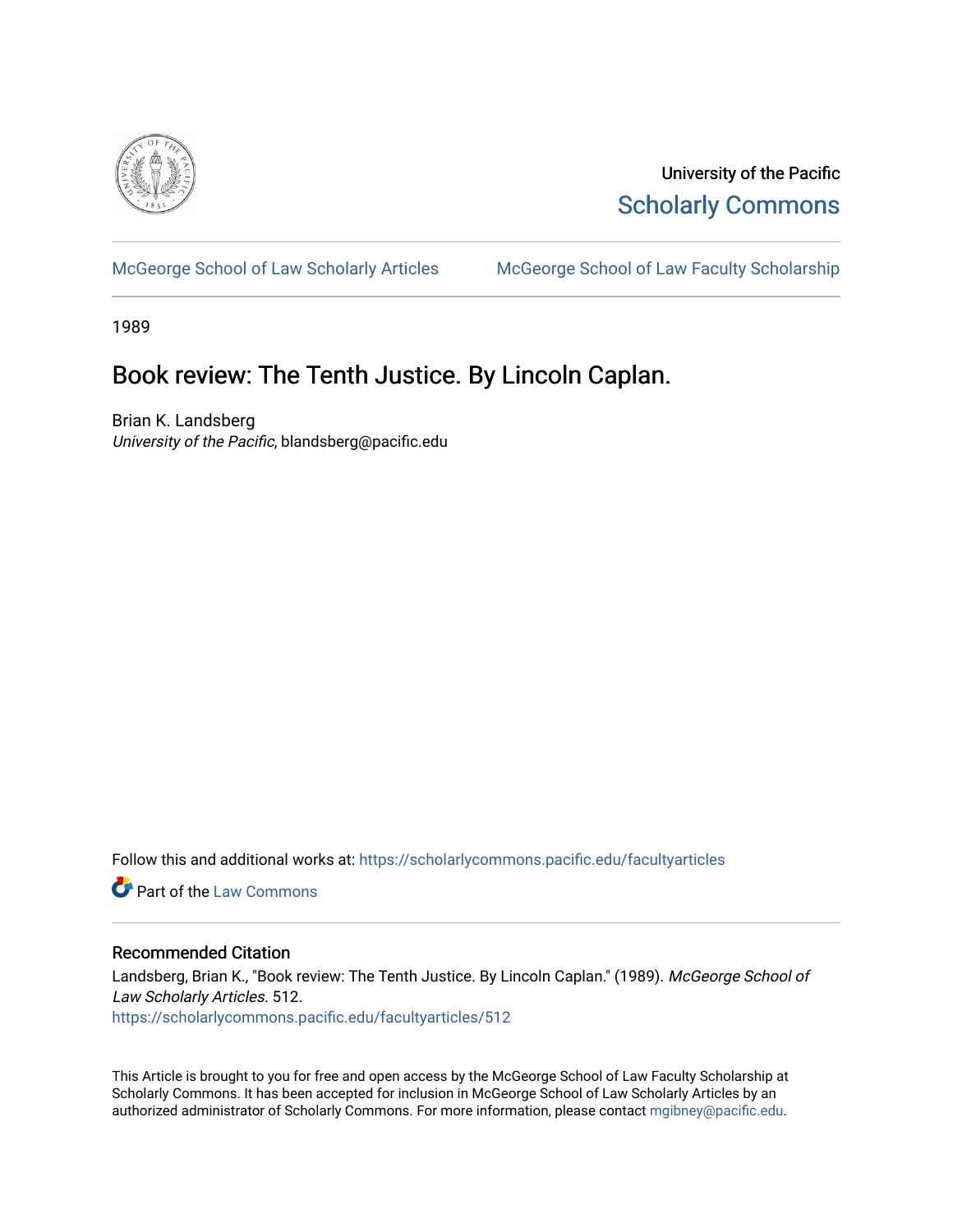the right to vote and to use public accommodations. But as soon as the government bureaucracy was created, something went disastrously wrong, and feminists, leftists, spokesmen for sundry ethnic constituencies, not to mention homosexuals and others, all leaped on the "civil rights" bandwagon. The result is a monstrous machinery of preferential treatment, quotas, and discrimination-as-revenge. The "civil rights society" is a thicket of contradictory and often incomprehensible legal and bureaucratic regulations that require everyone-employers, university deans, school admissions committees, and citizens themselves-to classify people on the basis of sociologically dubious categories of oppression. The Rehnquist Court is trying to change some of this, but it remains to be seen how much mere judges can do. Given the universities' willingness to employ the "diversity" subterfuge, and Congress's power to grant outright racial set-asides, it seems likely that our racial spoils system will endure.

The end result is to make all Americans far more cynical about civil rights. Some people have always been successful because they cut corners and used connections, but now the government itself explicitly and unashamedly cuts corners and makes connections for those who come from certain racial groups. Young people today know that more than ever success is a question of belonging to the right category-sex, race, ethnic group--and that such stacking of the decks is not only common but legal. That is the real tragedy that has resulted from the failure of the "civil rights society," but the full accounting of that tragedy has not been written.

**THE TENTH JUSTICE.** By Lincoln Caplan.1 New York, N.Y.: Alfred E. Knopf. 1987. Pp. x, 340. \$19.95.

### *Brian K. Landsberg2*

This is a book with a split personality. Dr. Jekyll provides a slightly romanticized but basically sound history, description, and analysis of the role of the Solicitor General. Mr. Hyde transforms the book into a polemic against the Reagan-era solicitors general, relying on journalistic techniques popularized by Woodward and Armstrong in *The Brethren.* Combining the two detracts from a generally informative book. One comes to feel the Dr. Jekyll por-

I. J.D., Harvard Law School.

<sup>2.</sup> Professor of Law, University of the Pacific, McGeorge School of Law. Chief, Appellate Section, Civil Rights Division, United States Department of Justice, 1974-1986.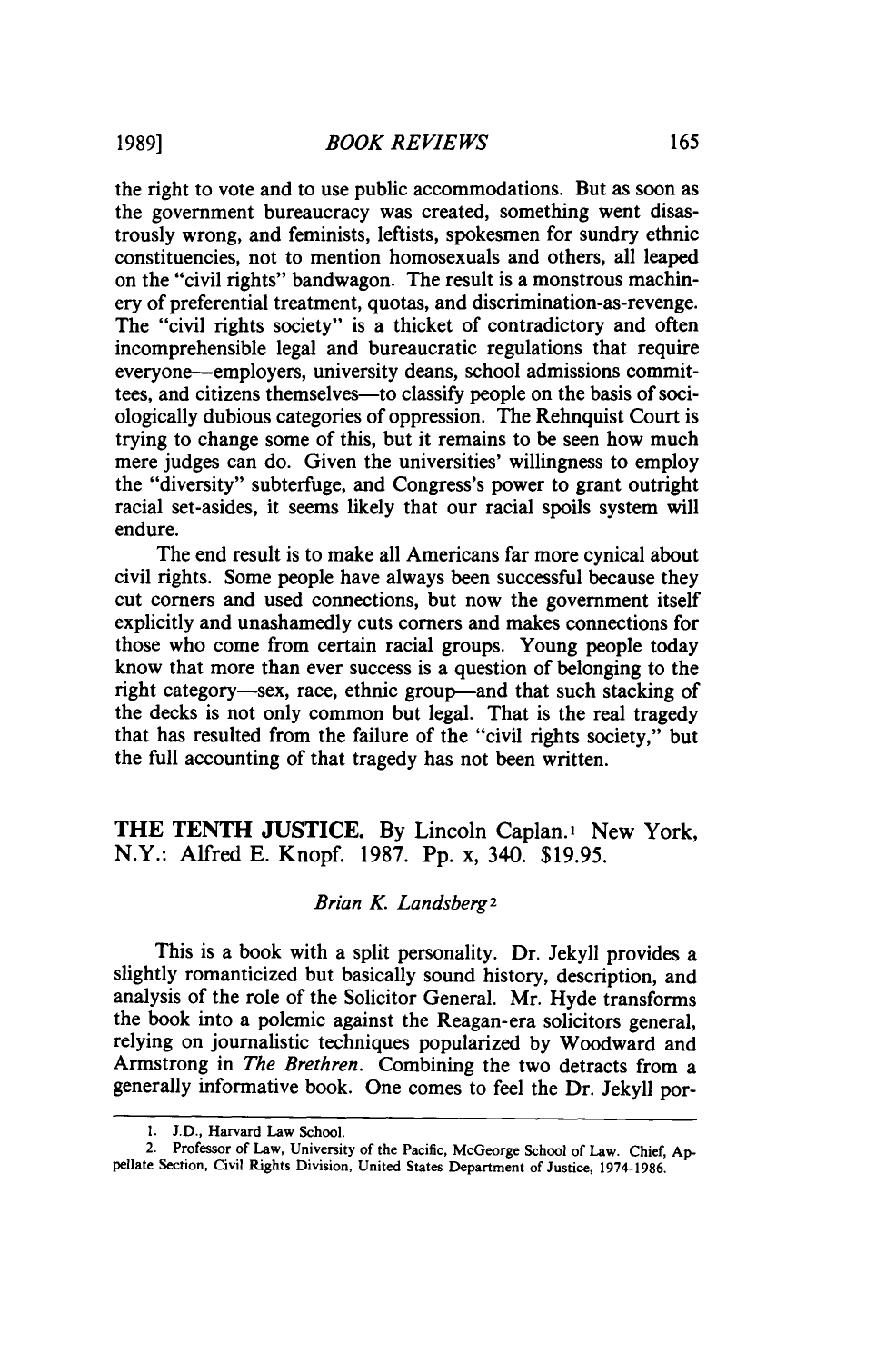tion being overwhelmed by Mr. Hyde; the otherwise insightful analysis becomes somewhat distorted in order to buttress the attack on the Meese Justice Department. This is unfortunate, because both stories are worth telling. The story of the Meese Department of Justice was in the press daily. Solicitor general's briefs on such issues as abortion, affirmative action, and tax exempt status of segregated private schools elicited a firestorm of criticism. Readers of this journal, however, will want to consider more enduring questions: Who is the solicitor general and what is his place in American law? What, if any, constraints govern him?

The solicitor general is the chief advocate for the federal government in the Supreme Court. The United States differs significantly from other litigants in the federal courts. First, it is the primary user of those courts. Second, federal courts are themselves instrumentalities of the United States. Finally, there is a tradition which says that the United States should not be as partisan as other litigants.

Representation of the interests of the United States in legal matters is vested in hundreds of legal offices, with responsibility divided by subject matter, by geography, and by function. Each department and agency employs a general counsel. Regional offices abound in the departments and agencies, including the Department of Justice (which maintains ninety-three United States Attorney offices). Generally speaking, general counsels of departments and agencies provide internal legal advice and appear in administrative proceedings, while the Department of Justice performs court litigation. At the apex of the litigation pyramid are the attorney general and his assistant for appeals, the solicitor general, who controls all the government's Supreme Court litigation. Congress established this centralized model in preference to dispersion of litigating authority.<sup>3</sup> Such a structure enhances uniformity of legal positions among government agencies, enhances the quality of government representation in the courts, and confers great power on the solicitor general. The Supreme Court has endorsed "the wisdom of requiring the chief law officer of the Government to exercise a sound discretion in designating the inquiries to enforce which he shall feel justified in invoking the action of the court.  $\ldots$  [T]he exercise of this discretion will greatly relieve the court and may save it much

<sup>3.</sup> Under 28 U.S.C. § 518(a) (1982), "Except when the Attorney General in a particular case directs otherwise, the Attorney General and the Solicitor General shall conduct and argue suits and appeals in the Supreme Court ... in which the United States is interested." The Supreme Court views the term "in which the United States is interested" as encompassing the interests of all branches, not just the executive branch. United States v. Providence Journal Co., 108 S. Ct. 1502 (1988).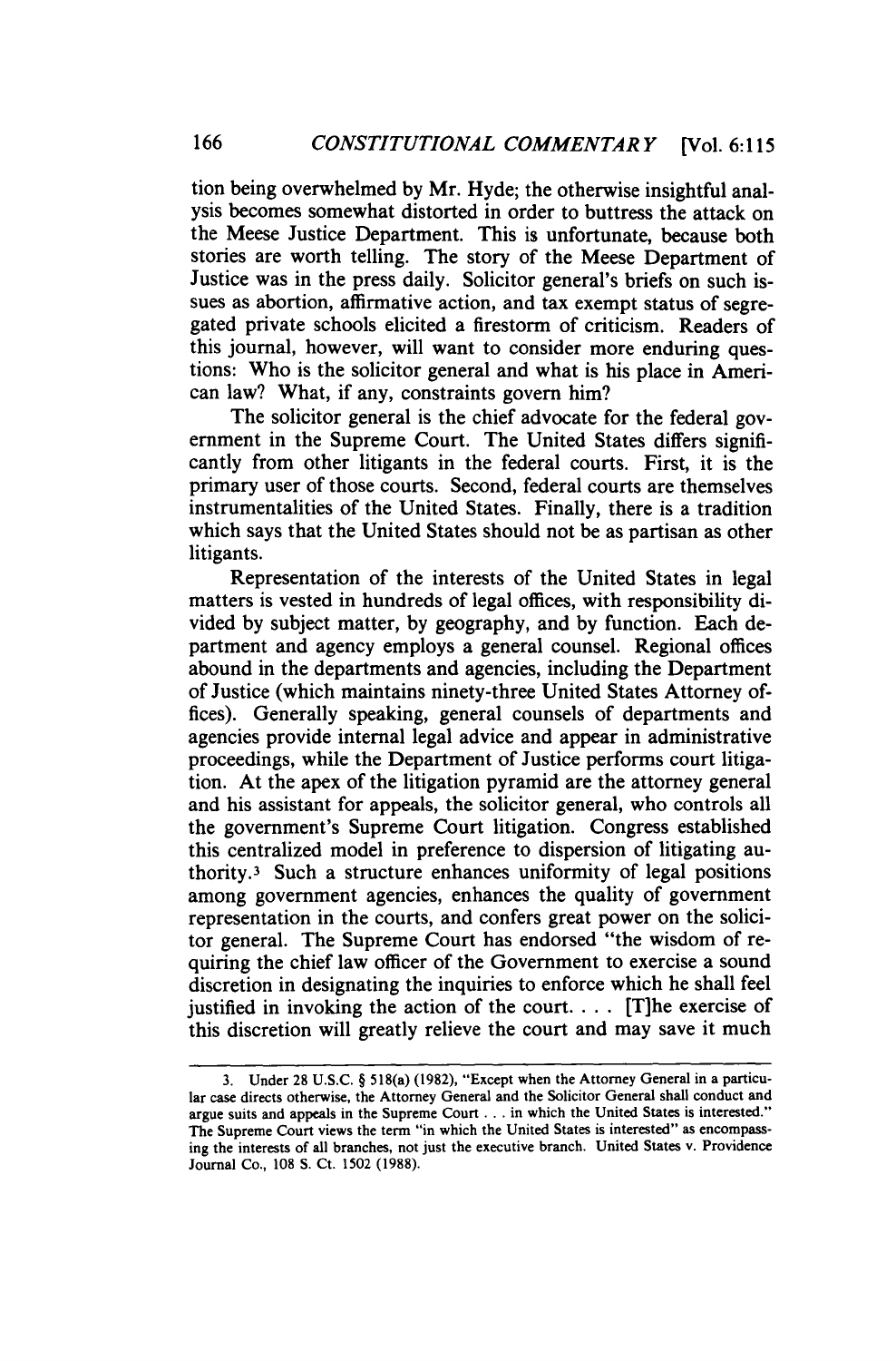unnecessary labor and discussion."4

Lincoln Caplan contends that although the solicitor general is located in the executive branch he figuratively holds a unique position on the Supreme Court. That position, Caplan argues, invests the solicitor general with equally unique responsibilities to the Court. Caplan supports his thesis with a rich melange of anecdote, law, and policy. Applying an elevated standard of responsibility to President Reagan's two Solicitors General, Rex Lee and Charles Fried, Caplan not surprisingly finds them lacking. The book concludes on this bitter note:

To understand how the Reagan Administration views the law, it is only necessary to know what it did to the office of the Solicitor General. . . . [O]ne of the great misdeeds of the Reagan Administration was to diminish the institution that, to lawyers at the highest reaches of the profession, once stood for the nation's commitment to the rule of law.

Of course, the solicitor general is not literally the tenth Justice of the Supreme Court, nor should he *be.s* He acts as an advocate for a client with interests adverse to those of other litigants before the Court. He is a member of the executive branch, who may not exercise article III judicial powers.6 Like any litigant, his ultimate power is the power of persuasion. Moreover, he is a political appointee, serving at the pleasure of the president, as President Nixon's abrupt removal of Solicitor General Griswold in 1973 reminded us. On the other hand, it is hardly surprising that the Court has come to rely heavily on the solicitor general. The United States appears in forty percent of the cases submitted to the Court and in about sixty percent of the cases the Court hears on the merits. *1* The statistics are simply a reflection of who the solicitor general's client is and what types of cases the Supreme Court hears. The Supreme Court primarily reviews decisions of federal courts.<sup>8</sup> It may review

6. *See* United States v. Nixon, 418 U.S. 683, 704 (1974) ("the 'judicial Power of the United States' vested in the federal courts by Art. III, § I, of the Constitution can no more be shared with the Executive Branch than the Chief Executive, for example, can share with the Judiciary the veto power .... ").

8. In the October 1986 term the Court rendered full opinions in one hundred fifty-two cases, of which forty-four came from state courts, one hundred seven from federal courts, and

<sup>4.</sup> FfC v. Claire Furnace Co., 274 U.S. 160, 174 (1927).

<sup>5.</sup> Arthur Schlesinger, Jr. draws a different connotation from the metaphor, the tenth justice. Speaking of Archibald Cox, he says "like all the best solicitors general, he entered so intimately into decisions as to become, at times, a sort of tenth justice." A. SCHLESINGER, JR., ROBERT KENNEDY AND HIS TIMES 396 (1978). I take that to mean that Cox carefully considered the facts and the law to decide what position was right, much as a justice would, and then presented it as the position of the United States. Justice Kennedy recently made a similar point: "[E]very lawyer every day is a judge in his or her own office," evaluating and acting on legal issues presented by clients or potential clients. Address by Justice Anthony Kennedy, McGeorge School of Law Commencement (May 21, 1988).

<sup>7. 1986</sup> ATT'Y GEN. ANN. REP. 5-7.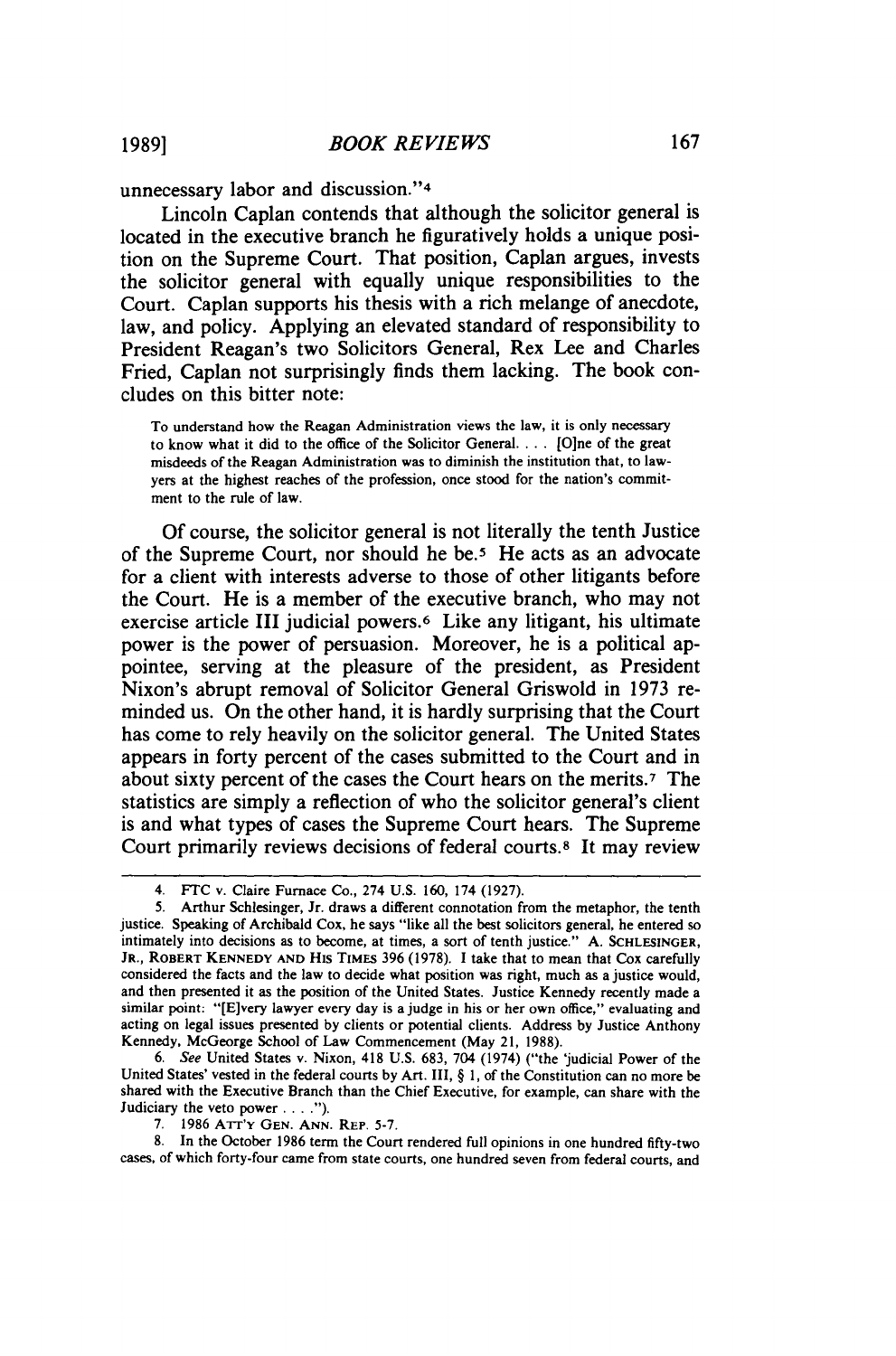decisions of state courts only if they raise a federal question.9 The Court pays punctilious deference to the other branches of government which the solicitor general represents. The solicitor serves the Court by serving his client. That the carefulness and thoughtfulness of the solicitor's arguments is motivated primarily by concern for his client rather than for the Court does not detract from the Court's appreciation of the solicitor's positions.1o So the Court provides an office for other lawyers appearing before it and a separate office for the solicitor general. It allows the solicitor general to file *amicus curiae* briefs without obtaining consent of the parties or showing cause, a privilege granted to no other advocate except one representing a state. It regularly invites the solicitor general to express the views of the United States in cases involving construction of laws or regulations or practices of the government-while seldom inviting views of other advocates.

I doubt that the historical record reveals the pure tradition of apolitical solicitors general that Caplan suggests. What ultimately distinguishes the solicitor general from other political appointees in the executive branch is what distinguishes any good lawyer from his or her client: the ability to evaluate a case objectively, to sort out policy and legal issues, and to consider competing arguments and interests. Theodore Sorenson's testimony about the attorney general applies as well to the solicitor general:

We should expect a certain amount of partisan advocacy, not judicial judgment, from our Attorneys General as we do from ordinary lawyers. But quality members of the bar, even while serving as partisan advocates, can and should and generally do retain a certain and necessary degree of independence from their clients; and the same should be true of the Attorney General . . . . <sup>11</sup>

The best solicitors general have provided their clients with sound, disinterested advice, without concern for personal advancement. They stand at sufficient distance from their client, so their advice takes the long view. And they have generally but not always succeeded in convincing their clients to take responsible litigating posi-

one was an exercise of original jurisdiction. *The Supreme Court, Leading Cases, 1986 Term,*  101 HARV. L. REv. 119, 367-70 (1987).

<sup>9. 28</sup> u.s.c. § 1257 (1982).

<sup>10.</sup> Kathryn Werdegar notes "the 'permanency' of the Government's relation to the Court-its repeated appearances term after term, a relation which has led some to characterize the solicitor general as the Court's 'ninth-and-a-half' member." Werdegar, *The Solicitor General and Administrative Due Process: A Quarter-Century of Advocacy,* 36 GEo. WASH. L. REv. 481, 482 (1968).

<sup>11.</sup> *Removing Politics from the Administration of Justice: Hearings on S.2803 and S.2978 Before the Subcomm. on Separation of Powers of the Senate Comm. on the Judiciary,*  93d Cong., 2d Sess. 16 (1974) [hereinafter *Senate Hearings]* (statement of Theodore Sorensen, Former Special Counsel to President Kennedy).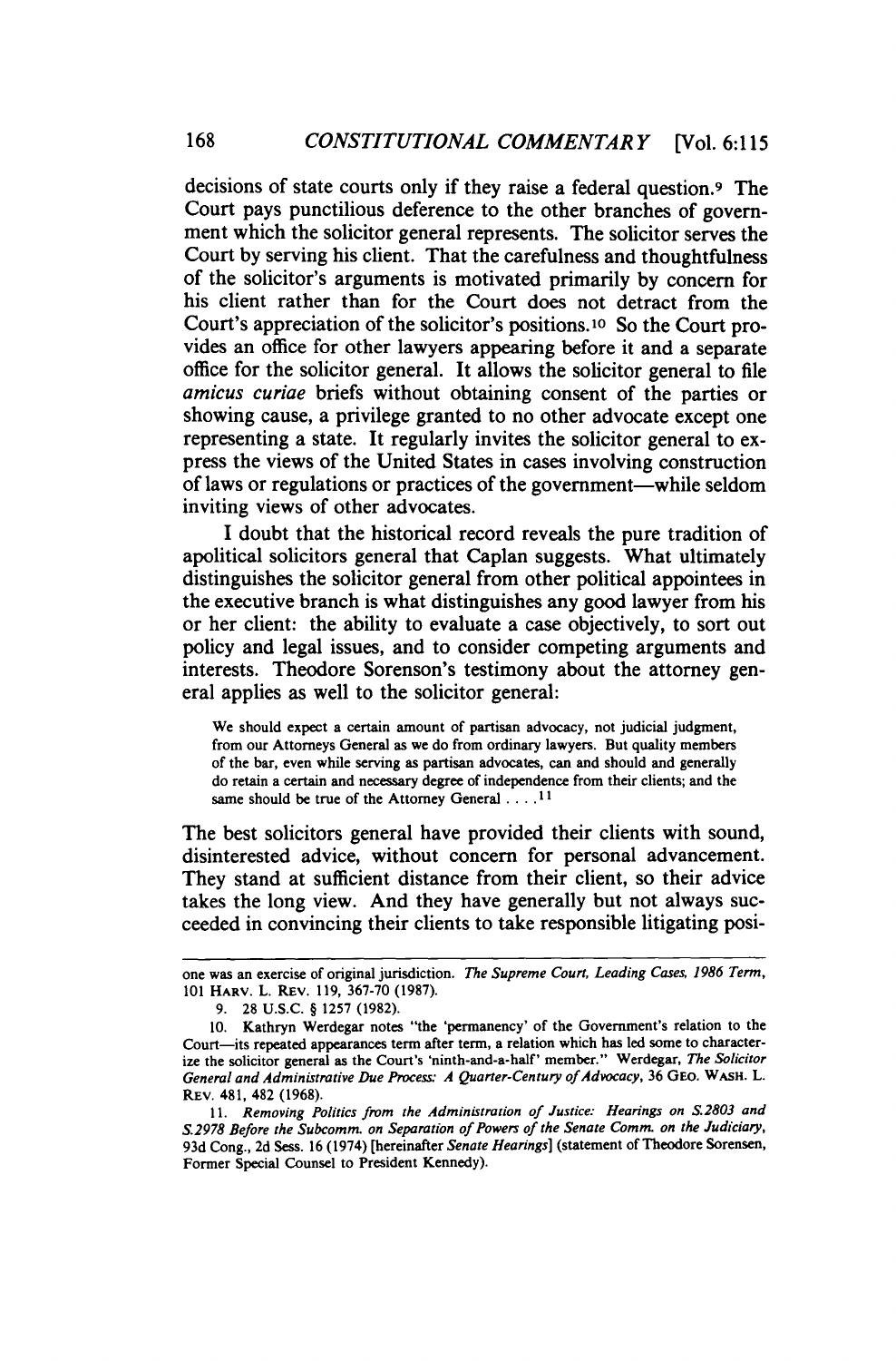tions in the Supreme Court-not because of a heightened responsibility to the Court but because that is effective lawyering. As Chief Justice Rehnquist puts it, "the lawyers in the office of the solicitor general must be closely attuned to the current mood of the Court, and yet at the same time they must vigorously urge upon the Court the position adopted by the government."<sup>12</sup>

The solicitor general confronts the same core issue as any high ranking law enforcement official: how to enforce the law while adhering to administration policy. The obvious way to reconcile the two functions is to determine that the law and policy are in harmony. Given the ambiguity of the law, the law enforcer may harmonize law and policy through interpretation. Caplan relies on the law-policy dichotomy as the guidepost to determine when the solicitor general should follow the wishes of the president or attorney general; quoting a legal opinion of the Office of Legal Counsel, he concludes that the solicitor general should decide matters of law, while the attorney general should decide matters of policy. Moreover, the solicitor general should decide whether an issue is one of law or of policy. But as the leading recent study of the Department of Justice observes, "the inseparability of law and policy in the conduct of litigation makes the line between proper and improper political considerations difficult to draw."I3 Not only is the law-policy dichotomy questionable, but even if accurate it ignores the fact that the legal issues usually raise policy issues.

The solicitor general is a lawyer with a client. The client is not the president, the FTC, the "people," or any interest group. It is the United States.I4 Since federal agencies normally do not sue one another (arguably article III or lack of statutory authorization precludes them from doing so),<sup>15</sup> it falls to the solicitor general to be

14. A committee of the District of Columbia Bar suggests that in normal circumstances the client of the government lawyer is the agency which employs the lawyer. *Report by the District of Columbia Bar Special Committee on Government Lawyers and the Model Rules of Professional Conduct,* 3 THE WASHINGTON LAWYER 53, 54 (1988). However, the Committee's thoughtful analysis does not address the unique responsibilities of the solicitor general.

15. In some cases the government may nominally be on both sides. For example, the government as a shipper may have challenged an order of the Interstate Commerce Commission setting rates. There, the real parties in interest are the United States and the carrier. *See, e.g.,* United States v. ICC, 337 U.S. 426 (1949). *But see* S & E Contractors, Inc. v.

<sup>12.</sup> W. REHNQUIST, THE SUPREME CoURT 74 (1987).

<sup>13.</sup> D. MEADOR, THE PRESIDENT, THE ATTORNEY GENERAL AND THE DEPART-MENT OF JUSTICE 28-29 (1980). This book includes a perceptive paper by Professor Daniel J. Meador, who served as Assistant Attorney General, Office for Improvements in the Administration of Justice, in the Carter administration. It also reproduces the edited transcript of a conference in which former Attorneys General Levi and Bell and former Solicitors General Griswold and McCree participated, along with other highranking departmental officials and two former counsels to the President. Caplan's analysis might have been improved by examining the insights this book provides.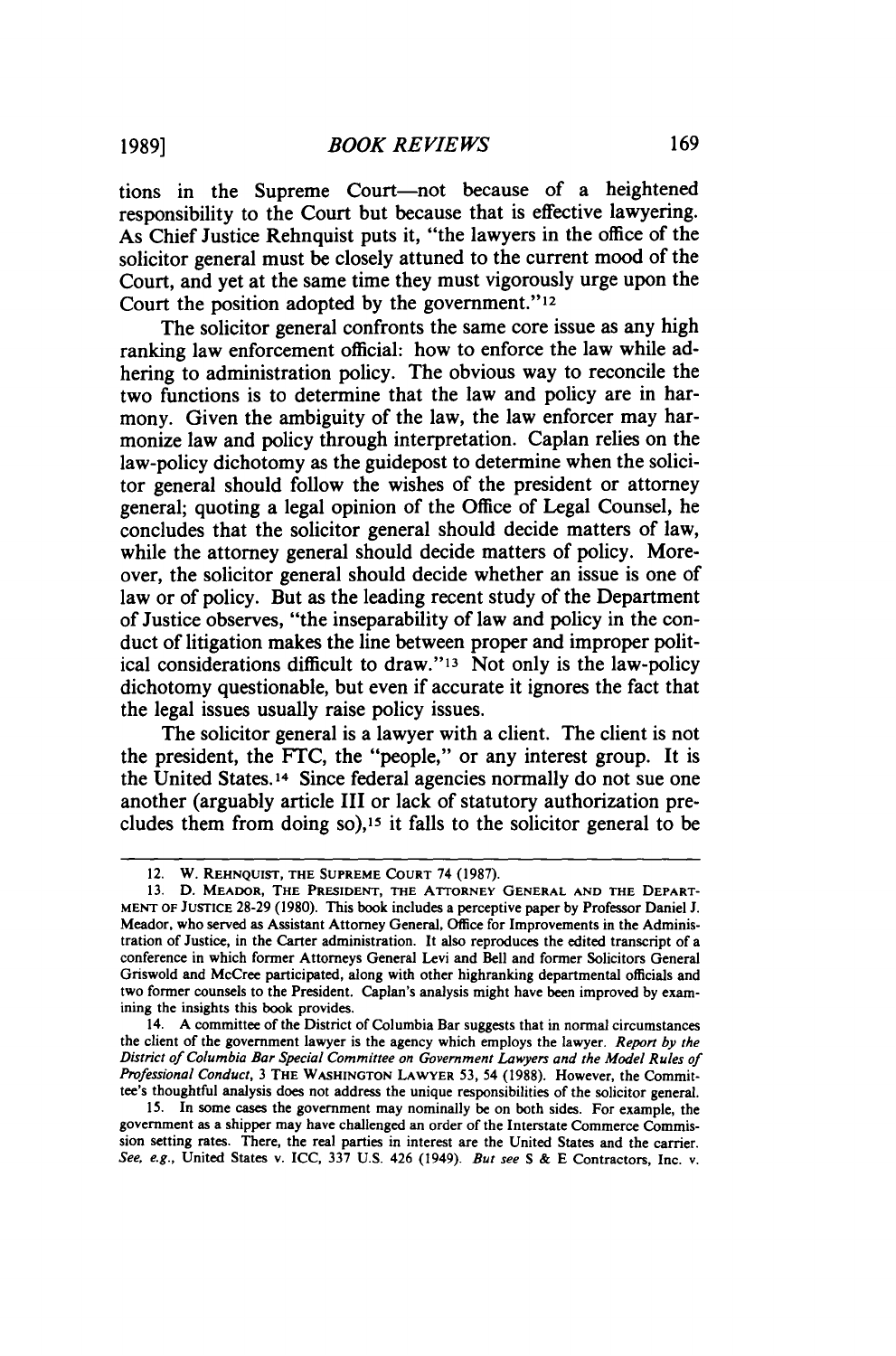the "judge" when issues on which federal agencies are in dispute reach the Supreme Court. Caplan misses this point, as shown by his endorsement of Archibald Cox's remarkable abdication of responsibility in *St. Regis Paper Company v. United States* where in the guise of representing the Department of Justice as appellee he argued to the Court that "on balance" the St. Regis Paper Company, supported by the Bureau of Census, should prevail.<sup>16</sup> As reported by Victor Navasky and repeated by Caplan, Cox's oral argument presented both sides of the case and then presented his personal views.<sup>17</sup> Caplan, setting up a contrast between Cox and Fried, says:

Cox rarely made an argument as Solicitor General until he was convinced it was the logical solution to a legal problem, and when he could not make up his mind, he refused to choose a position just to have one.

So much for Canon 7, "A lawyer should represent a client zealously within the bounds of the law."1s So much, too, for Justice Frankfurter's plaint, "the Government speaks with many voices."<sup>19</sup> The Supreme Court, notwithstanding Cox's personal views to the contrary, upheld the position of the United States. I relate this episode not to denigrate Cox, who was an outstanding solicitor general, but to stress that the solicitor general should not be called the tenth justice; his duty is to set the position of the United States and vigorously present it to the Court.

If an independent regulatory agency insists on a contrary position, the solicitor general may allow the agency to represent itself in the Supreme Court. For example, in two cases the ICC appeared in the Supreme Court to defend rulings that railroads' unequal treatment of blacks did not offend the Interstate Commerce Act, but Solicitors General Francis Biddle and Philip B. Perlman appeared for the United States and argued that the black plaintiffs should prevail.<sup>20</sup>

16. 368 u.s. 208, 217 (1961).

17. L. CAPLAN, THE TENTH JUSTICE 189-90 (1987); V. NAVASKY, KENNEDY JUSTICE 295-96 (1971).

18. MODEL CODE OF PROFESSIONAL RESPONSIBILITY Canon 7 (1980).

19. Dean, *The Lawyer and the Courts,* 50 A.B.A. J. 462, 464 (1964) (quoting Address by Solicitor General Cox before N.Y. County Lawyers Ass'n (Dec. 14, 1961) (transcript at 37-39)).

20. Henderson v. United States, 339 U.S. 816 (1950); Mitchell v. United States, 313 U.S. 80 (1941). Both the United States and the ICC were considered appellees.

United States, 406 U.S. I, 13 (1972) (attorney general may not challenge decision of Atomic Energy Commission because "[n]ormally, where the responsibility for rendering a decision is vested in a coordinate branch of Government, the duty of the Department of Justice is to implement that decision and not to repudiate it"); *cf* INS v. Chadha, 462 U.S. 919, 931 (1983) ("The agency's status as an aggrieved party under§ 1252 is not altered by the fact that the Executive may agree with the holding that the statute in question is unconstitutional.").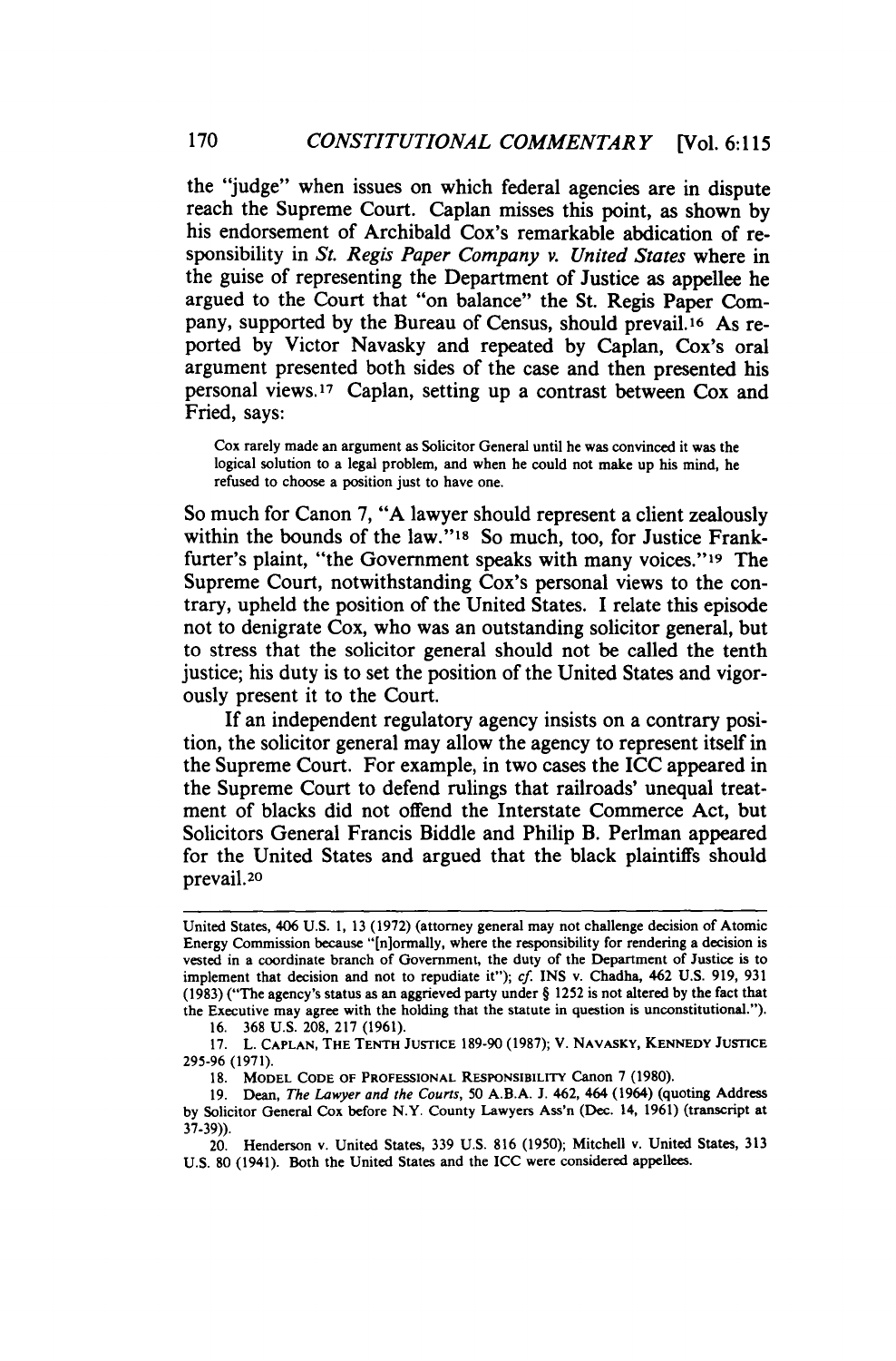#### After leaving the government, Archibald Cox found

all through the Department questions that affect the Solicitor General, the Civil Rights Division, the Antitrust Division and also questions that come up somewhat expectedly in some of the other divisions, where the narrowly defined lawyer's function simply cannot be separated from policymaking functions. Often, of course, the policymaking function is exercised by the lawyer. . . . Still, they are questions on which there should be empathy between the Attorney General, Solicitor General, and the Assistant Attorneys General and those who are elected to be responsible for policy.2I

Cox's formulation, while not as neat as Caplan's, captures the essence of the office. It also points up the relationship between policy and procedure, a point I would now like to address.

The solicitor general has traditionally followed fairly rigid procedures to formulate the position of the United States in the Supreme Court. In the typical case, an agency of the United States was a party in the lower courts and was defended by one of the litigating divisions of the Department of Justice. The agency will have taken a position and the Department of Justice will have reviewed the position and decided whether to advance it in the lower courts. If the agency lost below, it will forward to the litigating division a recommendation whether to seek Supreme Court review. The division will forward that recommendation to the solicitor general, along with its own evaluation and recommendation. The solicitor general will ask a member of his or her staff for an independent evaluation. Often the staff member will determine that other agencies or divisions have an interest in the issues presented, and will seek their views. The staff member will draft a recommendation, which a deputy solicitor general will review and forward to the solicitor. Where conflicting views are received, the solicitor may convene a conference with interested agencies and Department of Justice officials. Thus, the hallmark of the procedure is extensive consultation, in order to ensure careful consideration of facts, law, and policy. At each stage both political appointees and career government lawyers will take part in formulating the views. In difficult cases, positions will cover a spectrum, and participants may hotly debate what the solicitor should do. The final decision is the solicitor's, but before deciding he may consult with the attorney general.22 This process, as much as any other factor, ensures that the

<sup>21.</sup> *Senate Hearings. supra* note II, at 204 (statement of Archibald Cox, Williston Professor of Law, Harvard University and Former Special Prosecutor of the Department of Justice). *See also* D. MEADOR, *supra* note 13, at 33, quoting the assertion of Barbara Babcock, Assistant Attorney General, Civil Division during the Carter administration "that approximately one-third of the cases handled by that Division involve significant policy issues-that is, 'issues that relate to the way this Administration is running the government.' "

<sup>22.</sup> Caplan's description of the Solicitor's filings in Brown v. Board of Education, 347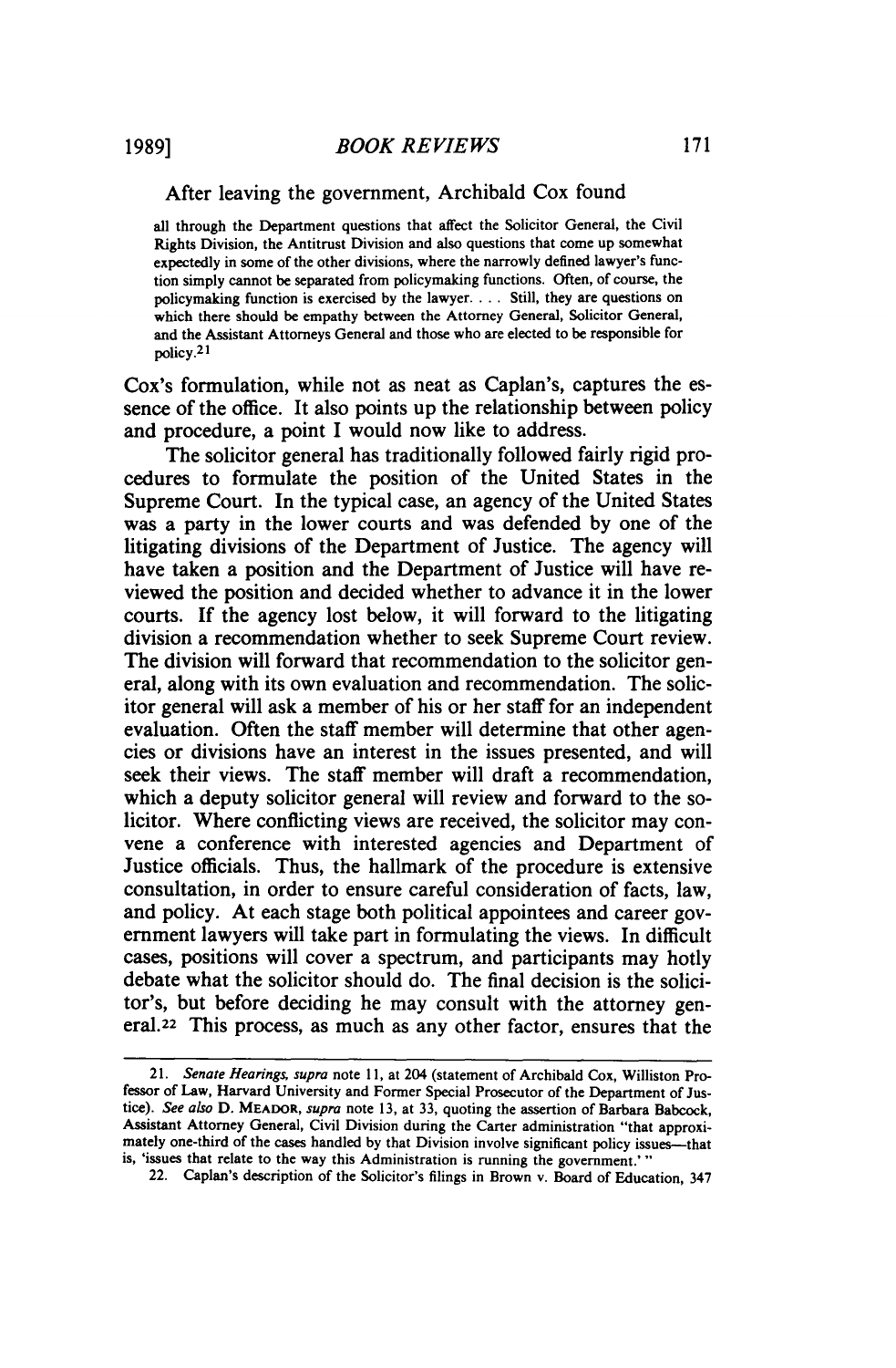Supreme Court will treat the position of the United States with deference.

Perhaps it is this decision-making process that gives rise to the myth of the independence of the solicitor general. The solicitor, bound by the Constitution and laws of the United States, exercises independent judgment in mediating the positions of staff and politicos on issues of law and policy. But, as former Solicitor General Rex Lee has said: "He is a lawyer, an *advocate,* whose first duty is to see that his client, the federal government, prevails in the case at hand." Joe Rauh put the point less delicately:

The independence of the Solicitor is crap. The Attorney General is the top legal officer. If the Solicitor General doesn't agree he has every legal right not to argue it, but the Attorney General and the President have to make the decision.23

The solicitor general's decision-making process centers around his relations with his career assistants, other agencies, and other departmental officials. His staff consists of a small number of highly capable lawyers with impressive credentials. Most of them come there for a few years of public service and then leave for other pastures. Alumni of the solicitor's office are the cream of Supreme Court practitioners. A small number of dedicated public servants treat the solicitor's office as their career. Those who reach the pinnacle of that career serve as deputy solicitors general. Caplan is rightly impressed with the caliber of the career deputies and the assistants to the solicitor general. While recognizing that their job is to present to the solicitor legal and policy options, Caplan fails to see how seductive that assignment can be. Thus, he quotes approvingly a "confidential informant" who hopes to work in the solicitor general's office: "It's the only spot, besides a judgeship, where your job is to figure out what you think is the right answer for the law and then to present your argument to the highest court in the land."

Those career attorneys are not policy eunuchs. For instance, Philip Elman, an assistant to the solicitor in the 1940s and 1950s, explains that the career lawyers in office in the 1940s took very seri-

U.S. 483 (1954), vividly demonstrates interactions of career lawyers, the solicitor, the attorney general, and the president in deciding whether and what to file as amicus curiae. An intriguing recent example is described in B. CRAIG, CHADHA: THE STORY OF AN EPIC CoN-STITUTIONAL STRUGGLE 86-87 (1988). At the outset of the Carter administration the Civil Division recommended taking an appeal in a legislative veto case, Clark v. Valeo, 559 F.2d 642 (D.C. Cir. 1977). An assistant to the Solicitor, agreeing that the veto provision was unconstitutional, nonetheless recommended against appeal because "I suspect (and my conversations with the Attorney General's assistants support this suspicion) that the administration either is not ready to take a position with respect to the constitutional propriety of the mechanism of the legislative veto or already has decided to acquiesce in its use. In either event, it would not be appropriate to pursue this case further at this time."

<sup>23.</sup> V. NAVASKY, supra note 17, at 287.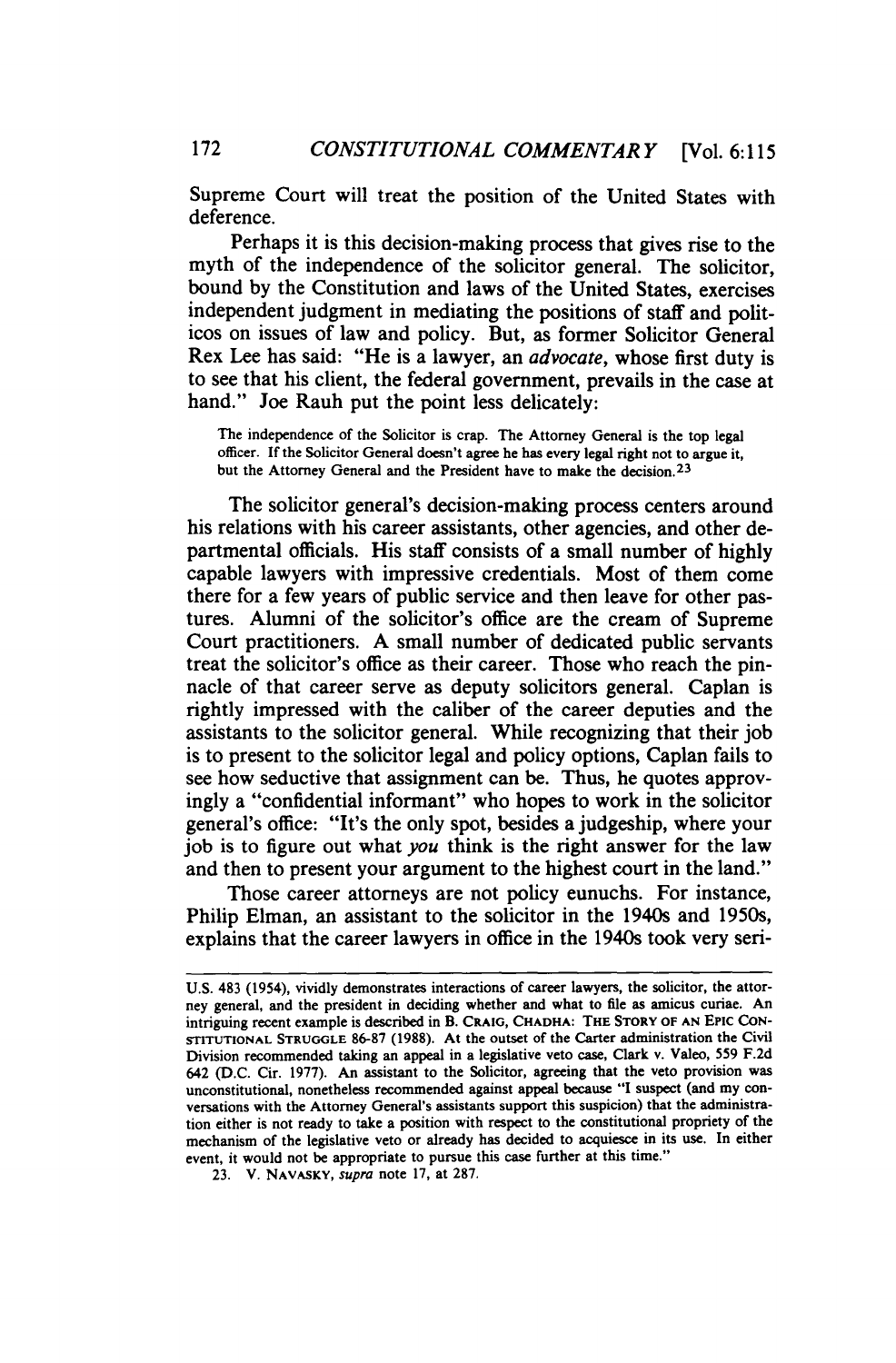ously recommendations of President Truman's Committee on Civil Rights "urging an end to racial discrimination in all its forms .... " So Elman and a sympathetic Interior Department lawyer "cooked up the idea that [Secretary of Interior Oscar] Chapman should write to the Attorney General requesting the Department of Justice to file an amicus brief in *[Shelley v. Kraemer* ]."24

The paradigm non-eunuch, Louis Claiborne, a long-time lawyer in the solicitor general's office, describes himself as an adherent of the Old Humility, who left his job rather than "take up the New Arrogance that now prevails." He is the only one of the solicitor general's lawyers to whom Caplan devotes a chapter. Caplan provides a fascinating mini-biography of this scion of old Louisiana, and the chapter leads up to a marvelous punch-line. But what is most interesting is to compare Louis Claiborne with the adherents of the so-called New Arrogance. What does he mean by this phrase? It is left to us to infer. The phrase is a play on Justice Brennan's speech about original intent, delivered nine days before Claiborne's farewell banquet. Brennan had said that the argument of those who espouse original intent "is little more than arrogance cloaked as humility." Claiborne was unhappy with the frequency with which the solicitor general overruled "careerists" rather than "say no to the political appointees." But note that Claiborne himself "was sometimes accused by colleagues of taking liberties with the law to see justice done." In short, former Attorney General Levi was correct when he observed that "to the extent political or inappropriate considerations are thought influential, one cannot assume this might not also occur at the staff level .... We must not have an image of a pyramid in which inappropriate considerations are taken in account of at the top, and only at the base of the pyramid are appropriate considerations taken account of."25

An effective solicitor general must possess power. Such power may stem from personal prestige, as with Solicitor General Griswold, from dispensation of favors, or even from sheer competence. Much of the story of the Reagan administration solicitors general may be explained by the struggle for power. One further point bears mention. In a democratic society, power must rest primarily with the political appointees, not the mandarins. Where the winds of political change blow strong, the career civil servants are understandably likely to resist. The wise political appointee must differentiate advice from civil servants based on reflexive adherence to

<sup>24.</sup> Elman, *The Solicitor General's Office, Justice Frankfuner, and Civil Rights Litigation, 1946-1960: An Oral History,* 100 HARV. L. REV. 817, 817-18 (1987).

<sup>25.</sup> D. MEADOR, *supra* note 13, at 95.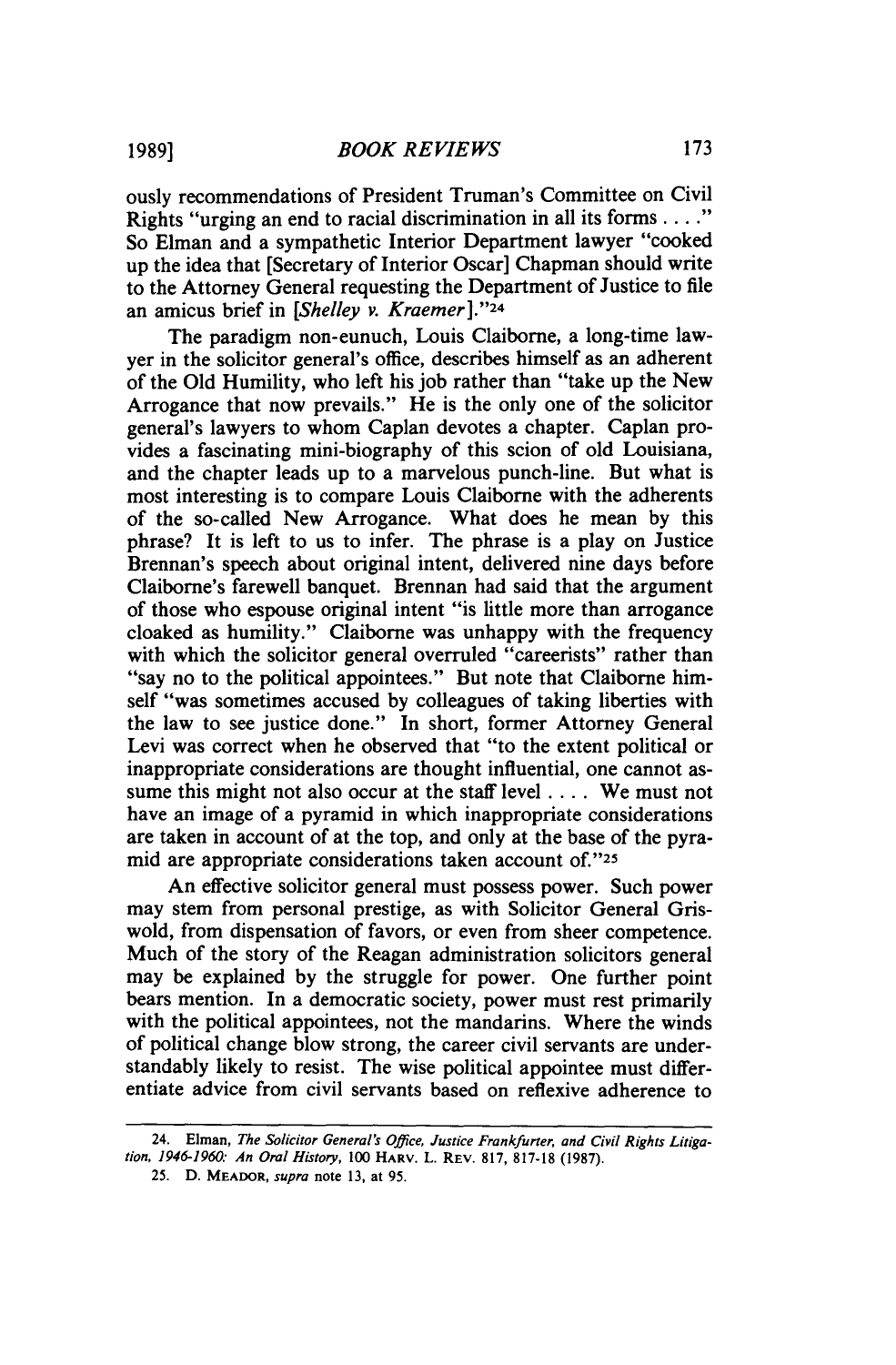the old way of doing business and advice based on the merits. Rejection of such advice is not prima facie proof that improper political motives prevailed. But wholesale rejection of sound advice does reflect poor judgment.

The conduct of solicitors general can be appraised by any of several neutral criteria, but since the criteria sometimes point in different directions the ultimate criterion cannot be more precise than "good judgment." Former Attorney General Richardson suggested that while the Department should follow general policy directives of the president, "the President cannot without undermining the integrity with which the law is enforced tell the legal officers of the government what to do or not to do in handling a particular case."26 He spoke in the aftermath of President Nixon's instruction to "drop the God damn" *ITT* case. Former Solicitor General McCree, while agreeing with Richardson's general point, has argued that "sometimes a White House expression in [a particular case] will be appropriate"; namely, in cases with far-reaching policy implications.<sup>27</sup> The current administration's view is represented by Bruce Fein, whom Caplan quotes as saying that the solicitor general "should be a foremost promoter of the policies of the President before the Court."

Another possible criterion emphasizes the solicitor's duty to uphold statutes and agency regulations, guidelines, and actions. The solicitor's duty to his client seems clearest here, where client actions have the force of law. Unless reasonable arguments in support of them are simply unavailable,<sup>28</sup> the solicitor should ordinarily seek to uphold statutes and rules.29 If the statute or rule conflicts with administration policy, the administration may take the necessary steps to change it. While it is on the books, it should be followed. But it is not so clear that this principle should apply to arguably invalid statutes which the administration opposes for fundamental structural or policy reasons. In such cases the solicitor could legitimately leave defense of the statute to Congress.Jo

29. 28 U.S.C. § 2403 (1976) requires that the attorney general be informed of any suit in federal court "wherein the constitutionality of any Act of Congress affecting the public interest is drawn in question." *See also* FED. R. APP. P. 44.

30. *See, e.g., Chadha,* 462 U.S. at 940 ("Congress is the proper party to defend the validity of a statute when an agency of government, as a defendant charged with enforcing

<sup>26.</sup> *Id.* at 30 (quoting E. RICHARDSON, THE CREATIVE BALANCE 27 (1976)).

<sup>27.</sup> */d.* at 90.

<sup>28.</sup> *See, e.g.,* Utah v. United States, 394 U.S. 89, 94-95 (1969) (since the Solicitor General "believes he can advance no colorable argument which could conceivably vindicate the Federal Government's *Basart* interest if the Government's right to the other disputed property is not upheld. This being so, the Solicitor General, acting under his broad authority to conduct the Federal Government's litigation in this Court ... was surely entitled to remove the issue from the case.").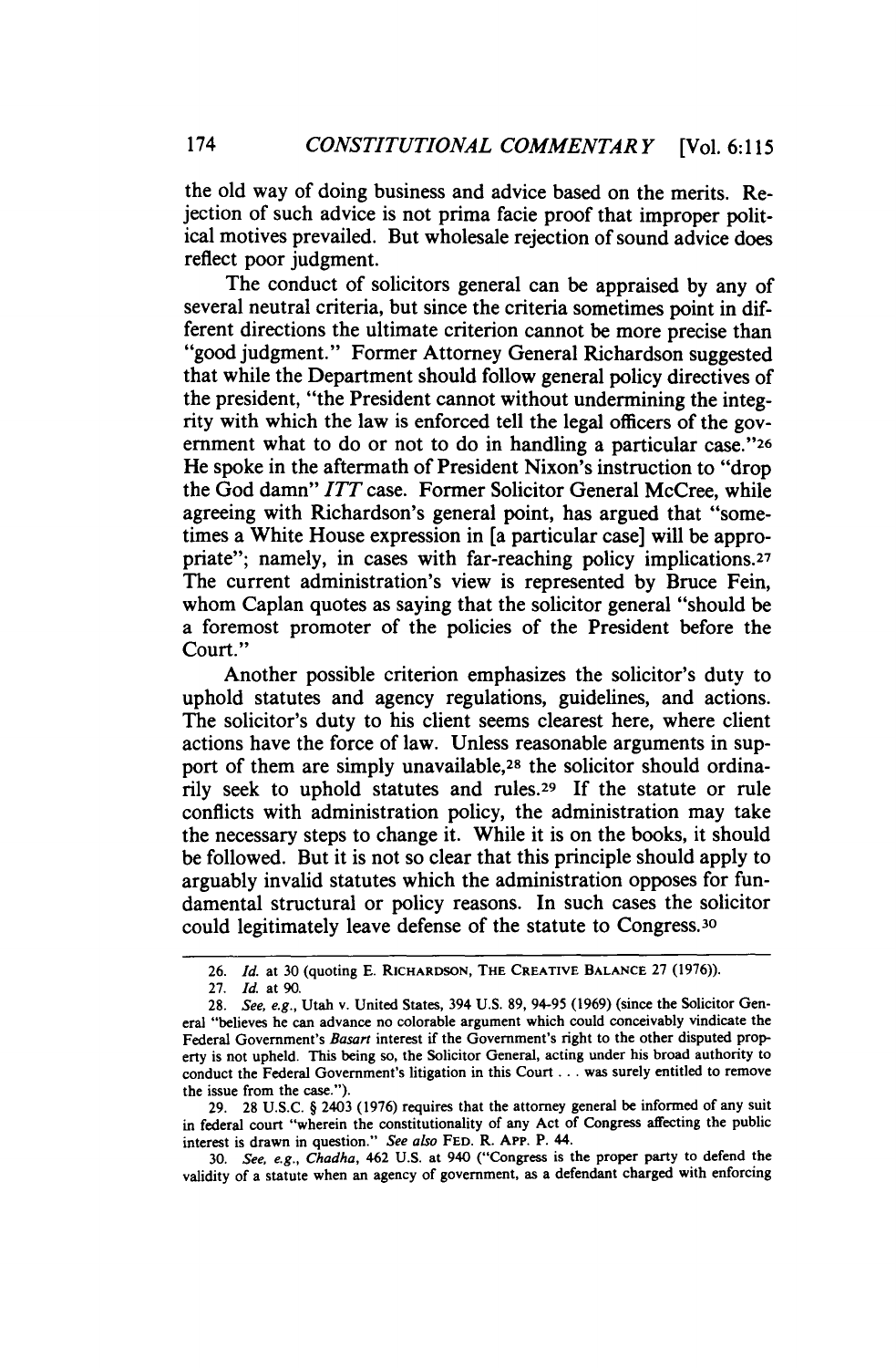Another criterion is adherence to procedural regularity. Does the solicitor general seek the views of affected agencies? Does he hire assistants without regard to politics? Does he enjoin them to analyze cases without partisan interference? Does he examine each case with an open mind? Perhaps procedural regularity also requires regard for consistency, a kind of internal stare decisis which disfavors taking positions which contradict prior positions. I would also include under this rubric the necessity to file credible briefs. Credibility is an essential part of a lawyer's stock. Lawyers who appear frequently before the Court develop reputations as to credibility and ability. A former supreme Court clerk explained the solicitor's high success rate: The government "petitions the Supreme Court in clear, straightforward terms, informs it at the outset why a case is or is not significant, gives an orderly and concise rendition of the facts and the most potent and direct arguments for its position."31 Credibility stems from workmanship and honesty.

Another possible principle relates to amicus briefs. At midcentury, government amicus briefs in the Supreme Court were exceedingly rare; the solicitor general filed only one amicus brief on the merits in the Supreme Court in 1950.32 The number stayed in single digits throughout the 1950s, except when the solicitor filed in the *Brown* cases. The filings increased to double digits under Archibald Cox (twenty-eight in the 1963 Supreme Court term) and have stayed there ever since. They reached their highest level under the Reagan solicitors general. Caplan notes that during this same period private interest groups increasingly turned to the amicus brief as a form of advocacy, not as a vehicle for helping the Court. In his view, however, the Reagan administration was the first actively to embrace the amicus brief "as a tool of change."

Caplan's view of the solicitor general as a tenth justice initially seems most attractive when applied to amicus briefs, because when the government is not a litigant it seems more realistic to expect a government brief to be balanced, in the way we expect judicial opinions to be written. But that view ignores the reasons for the solicitor general to file as amicus. Most amicus briefs support a clearcut federal interest in defending federal statutes or programs or in enforcing federal law. In those cases the government, while nominally an amicus, is analogous to an intervenor. There are, however, cases lacking any direct federal statutory interest. An early example is

the statute, agrees with plaintiffs that the statute is inapplicable or unconstitutional."); United States v. Lovett, 328 U.S. 303, 306-07 (1946).

<sup>31.</sup> J. WILKINSON, SERVING JUSTICE 30 (1974).

<sup>32. 1959</sup> AIT'Y GEN. ANN. REP. 43.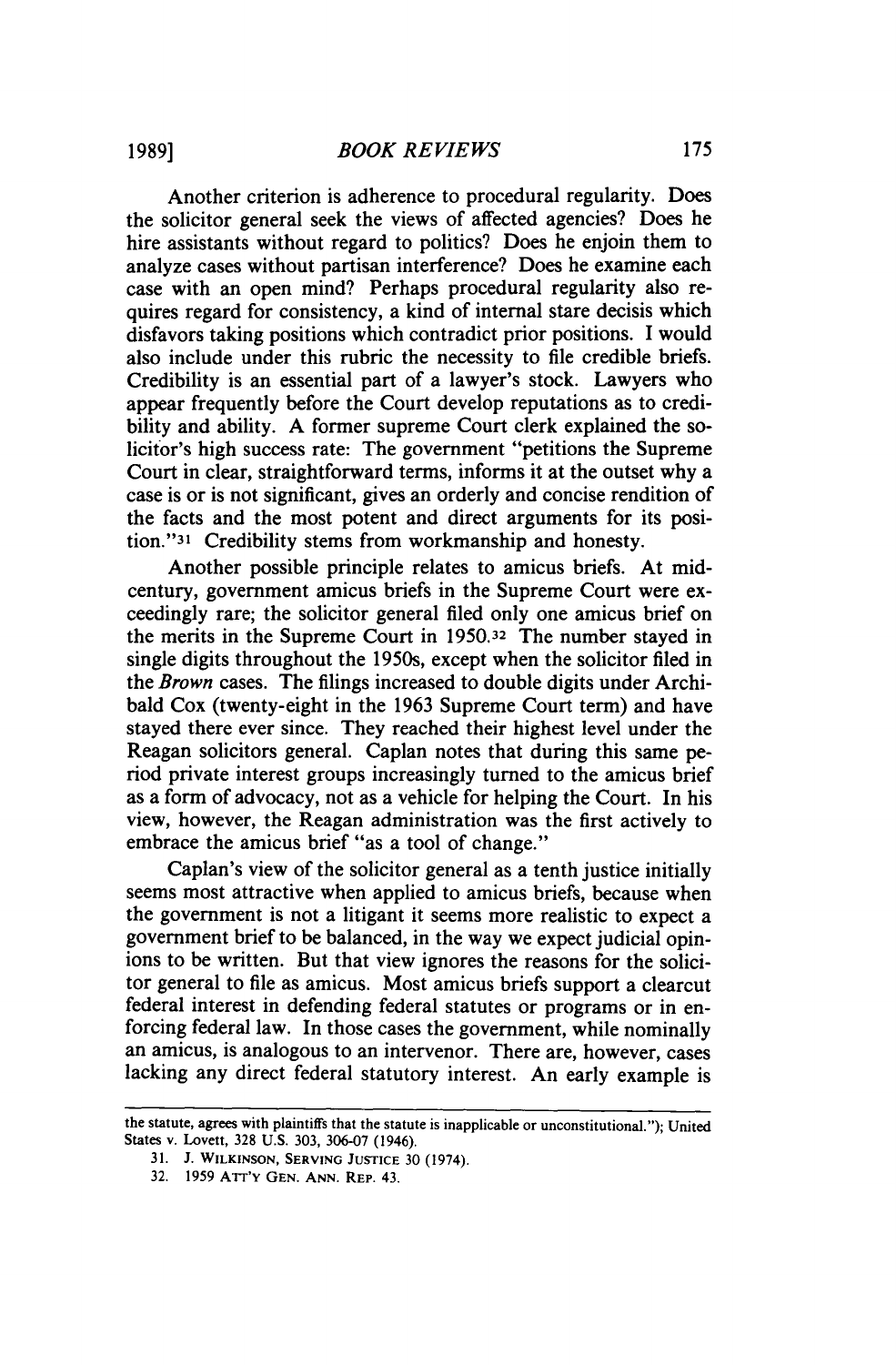the brief of the United States in *Shelley v. Kraemer,* signed by Attorney General Tom Clark and Solicitor General Perlman-the first U.S. amicus brief in a civil rights case.33 The brief was filed in response to pressure from the NAACP, and Philip Elman, who wrote it, believes Attorney General Clark made the decision to file.34 Two points strike the reader today. First, although the Supreme Court rules of the day were silent on the point,<sup>35</sup> the solicitor obviously felt compelled (perhaps by 28 U.S.C. § 518(a), which authorizes the solicitor to appear in the Supreme Court in appeals in which the United States is interested) to explain convincingly what interest the United States held in the outcome of the case. The brief spends twenty-five pages presenting the interest of the United States, complete with statements of the President, the Administrator of the Housing and Home Finance Agency, the Surgeon General, the Under Secretary of the Interior, the acting Secretary of State, and the President's Committee on Civil Rights.36 Second, the brief was very much an advocate's brief, strenuously arguing that judicial enforcement of racially restrictive covenants was unconstitutional. The brief reinforced the legal argument with a section headed "EN-FORCEMENT OF RACIAL RESTRICTIVE COVENANTS IS CONTRARY TO THE PUBLIC POLICY OF THE UNITED STATES. "37 *Shelley* is thus an early example of a case in which the United States had an articulable interest despite the lack of direct impact on any law which the federal executive enforces, and refutes any notion of a general policy against filing amicus briefs as a tool of change. Normally the solicitor should file as amicus in cases that directly bear on federal enforcement of the law; it does not follow that he should never file in other cases. Indeed, if the executive branch has a strongly held position, one suspects the Justices of the Supreme Court would like a definitive statement of the position and the reasons for it.

All of these criteria are inexact and potentially conflicting. But they seem to be about as neutral as can be fashioned. They are not entirely neutral, however, because they tend to favor the mainstream of the law. Beyond that, most of us want the solicitor to embrace the substantive positions which we think right; to that extent, we are anything but neutral in judging his performance.

<sup>33.</sup> R. KLUGER, SIMPLE JUSTICE 251 (1976).

<sup>34.</sup> *Id.* at 251-53.

<sup>35.</sup> Sup. Ct. R. 27 (1939).

<sup>36. 46</sup> LANDMARK BRIEFS AND ARGUMENTS OF THE SUPREME COURT OF THE UNITED STATES: CoNSTITUTIONAL LAW 233-57 (P. Kurland & G. Casper eds. 1975) [hereinafter LANDMARK BRIEFS).

<sup>37.</sup> *Id.* at 324.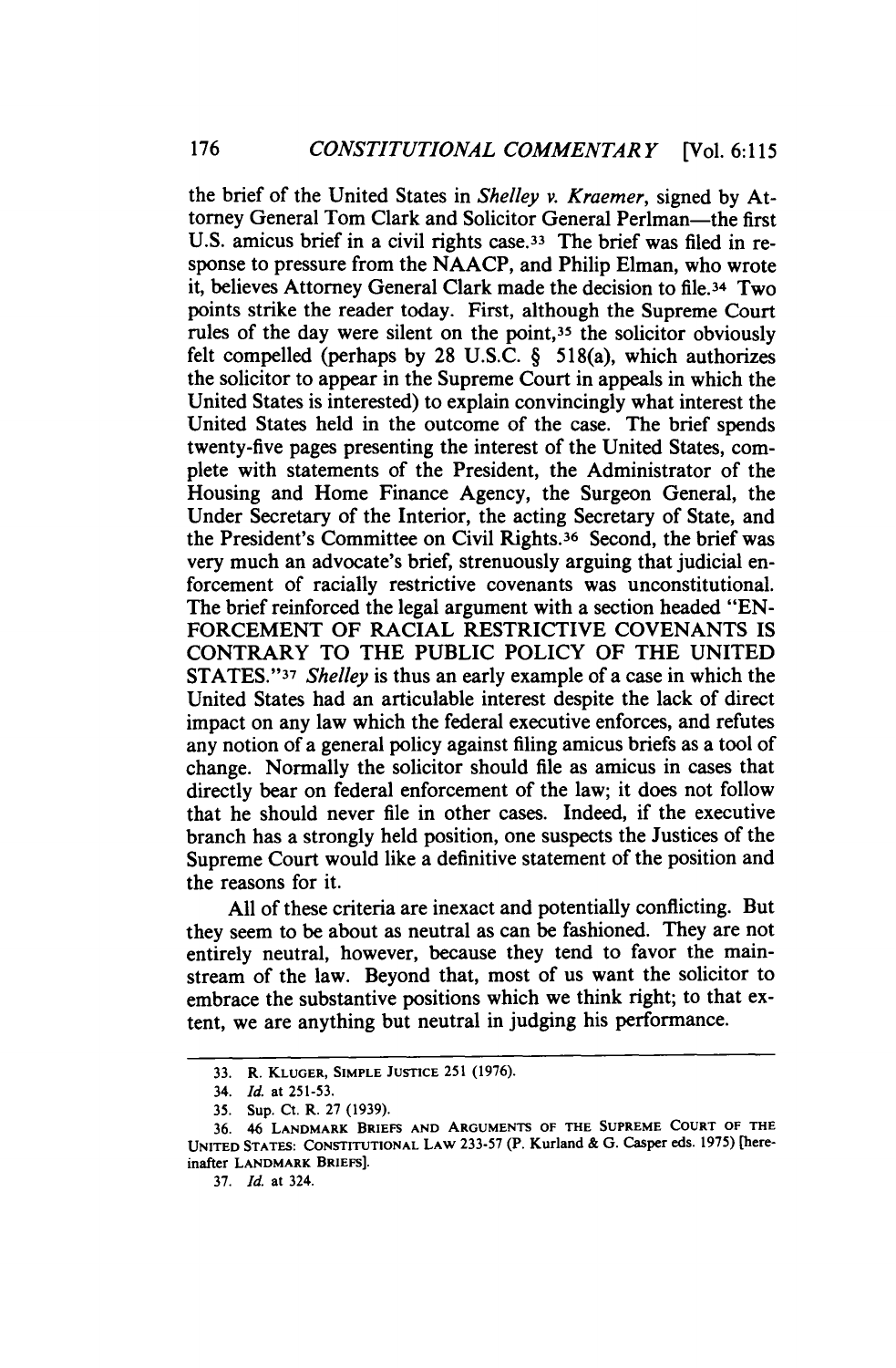Another criterion is success rate. The solicitor general typically wins most of his cases in the Supreme Court. Comparison of one solicitor's success rate with that of others is, again, not wholly neutral, for it favors those who support the status quo and disfavors those who seek change. Should we equate caution with virtue in a solicitor general? This problem infects efforts to evaluate the solicitor general's position in individual cases. Does the fact that the position of the solicitor general prevailed in *Lynch v. Donnelly* validate his filing? Does his loss in *Wallace v. Jaffree* render that filing improper? One's answer to those questions will depend in part on one's view of the merits. Perhaps it will also tum on one's view of what kinds of cases call for amicus participation by the United States. Certainly the briefs in those cases do not convincingly show that the United States has any statutory interest in preserving creches in Pawtucket or moments of silence in the Mobile public schools.

Loose though they are, the above criteria provide a possible standard for analysis of the record of a solicitor general. *The Tenth Justice* lacks such a standard. This becomes clear early in the book, when Caplan discusses the *Bob Jones University* case.<sup>38</sup> The University had lost its tax-exempt status because of its racially discriminatory practices. The solicitor general had acquiesced in certiorari, during the Carter administration, because of the importance of the question whether Internal Revenue Service rules denying tax-exempt status to such institutions were authorized by law. The solicitor had plainly stated his position that the rules were authorized. The Reagan administration filed a brief on the merits which agreed with the University on the statutory issue. Caplan adopts three criticisms which he attributes to unnamed lawyers in the solicitor general's office. First, the position "was wrong on the law." Second, "the change didn't appear to serve the Administration's interests." Third, "the flip-flop in position ... had no serious precedent."

Caplan's premises about *Bob Jones* are shaky; his reasoning is shaky; his conclusion is correct. Of course, in hindsight we know that the Reagan administration was "wrong on the law," because the Court has said so. But when the government filed its brief the best one could say was that reasonable arguments could be made on

<sup>38.</sup> Bob Jones University v. United States, 461 U.S. 574 (1983). Strictly speaking, this case tells us little about the Reagan solicitors general, since Rex Lee recused himself from the case. The Acting Solicitor General responsible for the case was Lawrence Wallace, a career civil servant mistakenly identified in another chapter as a "holdover[ ) from the Nixon administration" hired in 1969; Wallace had joined the solicitor general's office during Lyndon Johnson's presidency, and his brief in Green v. County School Board, 391 U.S. 430 (1968) established his credentials as a civil rights lawyer.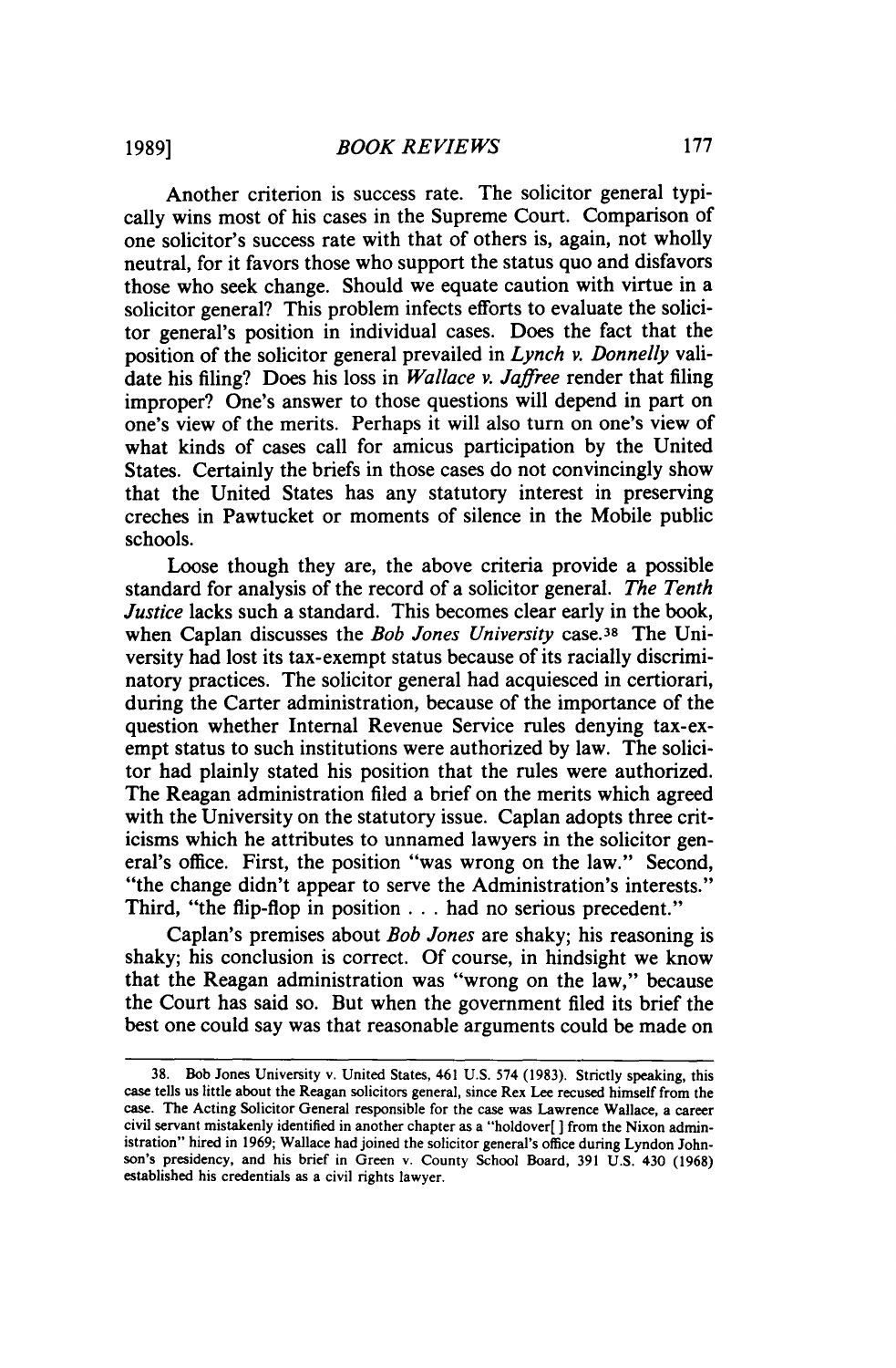both sides, and that the weight of argument tended to favor the validity of the IRS rule. Caplan, however, adds as his clincher that "the Supreme Court summarily upheld [the IRS] position in 1971," citing *Coit v. Green.39* This "clincher" was at best misleading, since the Supreme Court had said three years later that "the Court's affirmance in *Green* lacks the precedential weight of a case involving a truly adversary controversy."40 On the other hand, given the history of litigation, prior government positions and congressional acquiescence in the regulation, the attorney general surely knew that the rule could at least be defended in good faith. All else being equal, he was obligated to do so.

Second, the administration thought its position did serve its interest. Caplan fails to identify the attorney general's underlying concern, which was fear that the reasoning which would uphold the rule would undermine the administration's general policy of deregulation. The fatal flaw in the attorney general's consideration of *Bob Jones* was his failure to recognize the impact of the revised position on the policy against racial discrimination. If we are to credit the government's words,41 the United States "recogniz[es] and fully subscrib[es] to the strong national policy in this country against racial discrimination in any and all forms .... "42 That policy, combined with the strong legal position of the IRS, should have led the United States to support the IRS rule.

Third, it is hyperbolic to claim that the flip-flop was unprecedented. There have been other cases in which later solicitor general filings contradicted earlier ones.43 And it is common practice, approved by both the Court and Caplan, for the solicitor general to confess error if he reaches the "considered judgment ... that reversible error has been committed."44 Other aspects of the flip-flop are more troubling. The decision to switch sides was reached by a cabal from which career attorneys were excluded. It went against the prior advice of lawyers in the solicitor's office, the Tax Division and the Treasury Department. The attorney general overruled the acting solicitor general prior to giving him an opportunity to be heard. It is clear that procedural regularity, consistency of position, the

<sup>39. 404</sup> u.s. 997 (1971).

<sup>40.</sup> Bob Jones University v. Simon, 416 U.S. 725, 740 n.ll (1974).

<sup>41.</sup> Critics, far from crediting the administration, "widely [saw the brief] as an endorsement of racism."

<sup>42.</sup> Brief for the United States, Goldsboro Christian Schools, Inc. v. United States of America and Bob Jones University v. United States of America, No. 81-1 and 81-3, O.T. 1981, II, *reproduced in* 136 LANDMARK BRIEFS, *supra* note 36, at 103, 113.

<sup>43.</sup> *See, e.g.,* Rosengart v. Laird, 405 U.S. 908 (1972).

<sup>44.</sup> Young v. United States, 315 U.S. 257, 258 (1942); *see also* L. CAPLAN, *supra* note 17, at 9-10.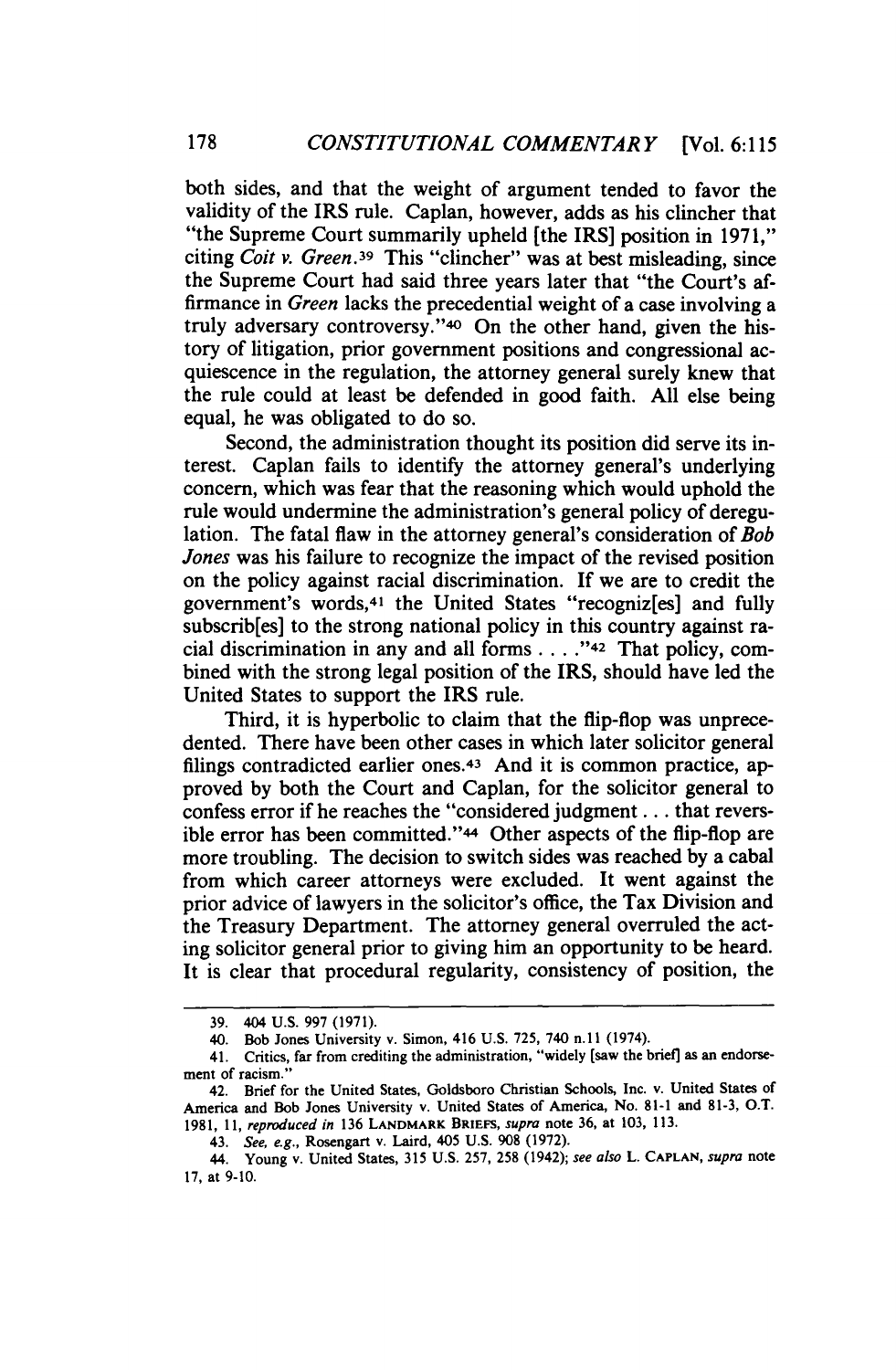commitment to non-discrimination, and the obligation to advance good faith arguments to uphold agency rules were all swept aside in a stunning display of tunnel vision in which all that mattered was the abstract commitment to deregulation. Thus, an overwhelming case can be made against the wisdom of the *Bob Jones* filing, but Caplan fails to make it.

Caplan correctly characterizes *Bob Jones* as an "agenda case." He says that "the cases that marked [Rex Lee's] tenure were" the agenda cases. He passes an even harsher judgment on Fried, whom he accuses of having "bent reason and spurned restraint in order to try for results. . . . Instead of envisioning the law as a means for building consensus, as Cox did, Charles Fried advanced the President's positions without regard to the divisions they deepened in American Society." Caplan's real complaint is not that the president sets policy, but that the policy is extremist, not centrist. He complains, not that the solicitor general carries out an agenda, but that it is the wrong agenda. This complaint inevitably leads to the question of how to differentiate Reagan's solicitors general from Roosevelt's and Kennedy's. The Roosevelt administration sought change in Supreme Court doctrine regarding federal power, but always as the champion of legislation which Congress had enacted. The Kennedy administration engaged in a cooperative, mutually reinforcing dance with the Congress and the Supreme Court to develop equal protection doctrine. By contrast, the Reagan administration sought to roll back Supreme Court decisions, legislative enactments, and administrative rules. Such an agenda inevitably places more strain on the solicitor general, because it is not rooted in law but in political preference. The Reagan administration's challenge to the Court was less acceptable primarily because the Court was more in tune with contemporary views than was the attorney general. As the defeat of Robert Bork's nomination to the Court demonstrated, the country does not accept shrill condemnation of the record of the Warren and Burger Courts. But this is not to say that such an agenda fairly can be characterized as lawless.4s Solicitor General Fried, by seeking to enlist the Supreme Court in the Reagan agenda, deferred to the instruments of law rather than disregarding them.

While the Reagan solicitors were not lawless, the question of their effectiveness remains. As Rex Lee himself has suggested, "it would be bad lawyering" for the solicitor general to "rail against

<sup>45.</sup> Walter Dellinger makes a similar point, in his review of THE TENTH JUSTICE. Dellinger, *D.C. Law* (Book Review), THE NEW REPUBLIC, Feb. *5,* 1988, at 36, 38. *See also*  Clegg, *The Thirty·Fifth Law Clerk* (Book Review), 1987 DuKE L.J. 964.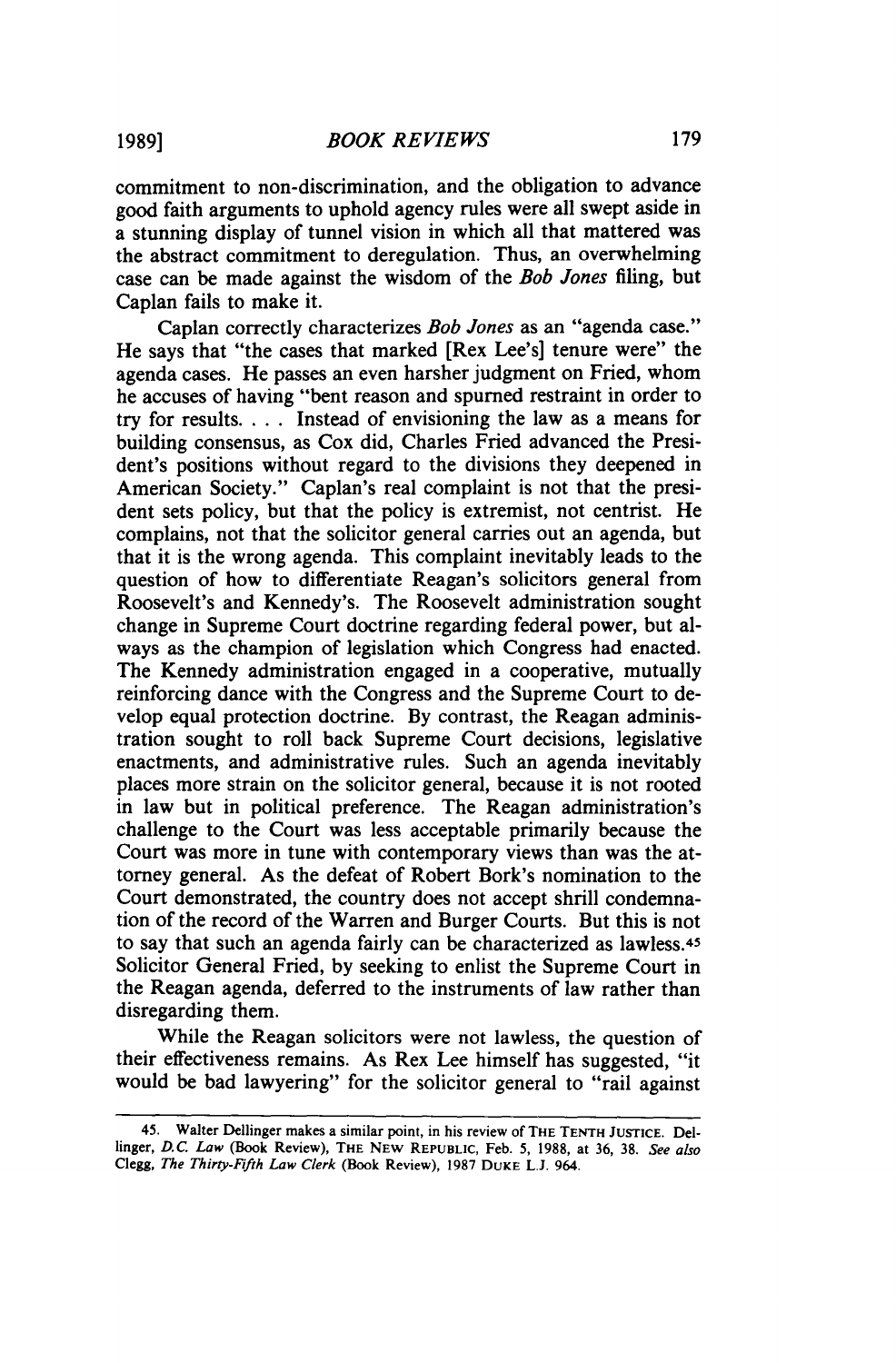the perceived excesses and errors of the Supreme Court." Still, it seems unlikely that the filing of agenda briefs led to a fallout in nonagenda cases. True, the Reagan legal agenda transformed into agenda cases many cases which prior administrations would have regarded as routine. However, Caplan does not directly suggest either that the Court has ruled against the government in nonagenda cases because of the solicitor general's agenda cases, or even that the Court's rulings in agenda cases are influenced by annoyance with the solicitor general, rather than by the merits. Probably the Court expressed its pique, if at all, in denying some traditional privileges, such as participation in oral argument as amicus, or invitations to file as amicus in some cases. These were hardly dire consequences.

Caplan devotes his longest chapter to *The Shadow Solicitor,*  Assistant Attorney General William Bradford Reynolds, who became the *eminence grise* to the solicitor's office. Reynolds often ran to the Attorney General. Sometimes the tactic failed, as with his efforts to convince the Attorney General to order the filing of briefs in the *Guardians* case46 and *Vasquez v. Hillery.47* But his influence soared when Ed Meese became attorney general. What Caplan describes as the compromising of the solicitor general's office was simply a Washington power struggle. Caplan also seems to misunderstand the relationship between the solicitor general and assistant attorneys general. He quotes a Justice Department memorandum as saying "it should normally be the Solicitor General who decides when to seek the advice of the Attorney General or the President in a given case." He continues: "Rarely, however, had Reynolds waited for Rex Lee to call on him for counsel." But the solicitor general normally does not initiate action by the litigating divisions. The divisions routinely initiate solicitor general review by sending recommendations to the solicitor.

I was no admirer of Ed Meese, and I agree that Solicitor General Fried's first year in office (the book focuses on this period) provided cause for concern. Caplan's case against Meese and Fried, however, rests on questionable sources and on conclusory statements rather than careful legal analysis. The sources are, to begin with, largely confidential.<sup>48</sup> When a confidential source says, "my

<sup>46.</sup> Guardians Ass'n v. Civil Serv. Comm'n, 463 U.S. 582 (1983).

<sup>47.</sup> Vasquez v. Hillery, 474 U.S. 254 (1986).

<sup>48.</sup> THE TENTH JuSTICE also bears some resemblance to Victor Navasky's earlier muckraking book, KENNEDY JUSTICE. It is Caplan's extensive use of "confidential interviews" with anonymous "sources" which places the book firmly in the Woodward and Armstrong genre. Caplan explains that "some of the many people I spoke with did so on the record about subjects that they considered uncontroversial, but otherwise insisted on terms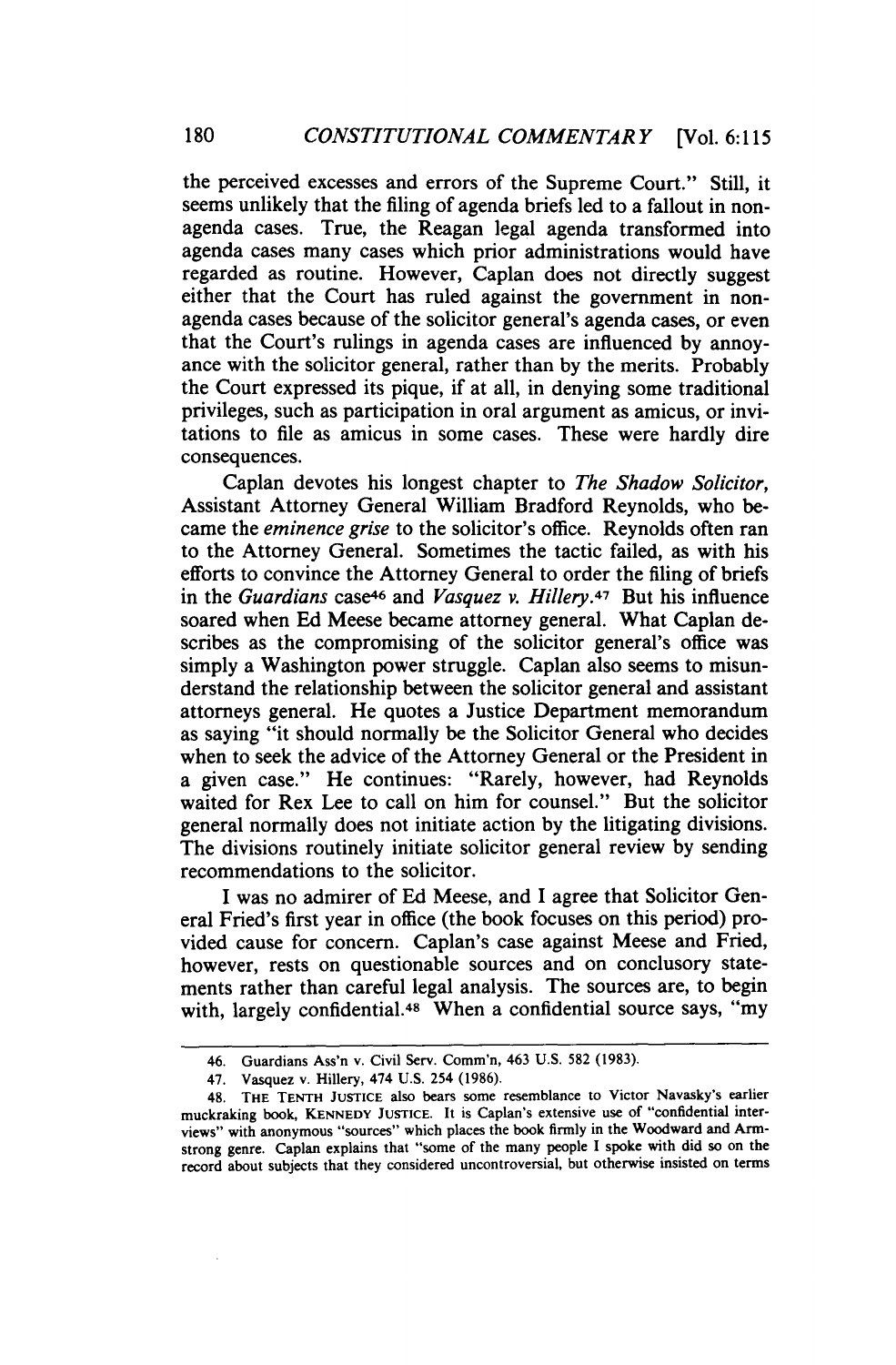government lies to me," fairness demands that we be told the basis of that serious charge. When a confidential source (we don't know whether this is the same or a different clerk) charges that a solicitor general "omits key cases" and "sneaks around precedents," we are entitled to know what key cases and what precedents. If such lies, omissions, and evasions existed, the written record of solicitor general briefs and oral arguments would document them. Thus, the justification for relying on confidential sources in other contexts is largely absent here. Moreover, many of the confidential sources work in the solicitor general's office. Caplan heaps praise on career lawyers in the office almost as much as he condemns Fried. While much of that praise is warranted, Caplan should recognize that even career lawyers do not always speak impartially-especially off the record. Uncritical reliance on unattributed sources detracts from the credibility of both the praise and the condemnation.49

Similarly, Caplan would do well to take with a grain of salt criticisms from Supreme Court clerks. Chief Justice Rehnquist, a former clerk himself, says "it would be all but impossible to assemble a more hypercritical, not to say arrogant, audience than a group of law clerks criticizing an opinion circulated by one of their employers."so Finally, one would like to see Caplan evaluate the fairness of charges more carefully. One section of the book describes the selection of the "embarrassment of the month" by career lawyers in the solicitor's office, during the tenure of Charles Fried. Caplan says the embarrassment in November 1985 was Fried's oral argument in *Davidson v. Cannon.s1* Fried began his argument by

that would allow them to tell their stories without incurring the distrust of their colleagues or jeopardizing at least their ability to perform their jobs, if not the jobs themselves, through unwanted publicity." Many of the citations to "confidential interview" simply support attri· butions of opinions. But too often confidential interviews also purport to supply facts. Some of those "facts" are readily verifiable. For example, one confidential interviewee said that "Guardians was the only major civil-rights case in the last ten years where the Department of Justice sat out." Yet even the most cursory examination would have shown the Department's absence, for example, from City of Memphis v. Greene, 451 U.S. 100 (1981); New York City Transit Auth. v. Beazer, 440 U.S. 568 (1979); Castaneda v. Partida, 430 U.S. 482 (1977); Village of Arlington Heights v. Metropolitan Hous. Dev. Corp., 429 U.S. 252 (1977). Judge Frank Easterbrook tells me that he was interviewed entirely on the record, but believes he is nonetheless cited as a confidential interviewee several times in the book.

<sup>49.</sup> Thirteen percent, or one hundred nineteen footnotes, rely on confidential interviews. Caplan, *Commentary,* LEGAL TIMES, Nov. 2, 1987, at 22. Here Caplan reminds one of that "certain kind of reporter ... [who holds] the notion that what is obtained in secret is somehow most surely true." R. ADLER, RECKLESS DISREGARD 18 (Vintage ed. 1986). *See also* Dershowitz, Book Review, 73 A.B.A. J. 144-45 (1987) ("In reading [James Stewart's] *The Prosecutors* one strongly begins to suspect that the heroes tend to be the prosecutors who provided Stewart with inside information and some of the villains are the ones who refused.").

*<sup>50.</sup>* W. REHNQUIST, *supra* note 12 at 37. 51. 474 u.s. 344 (1986).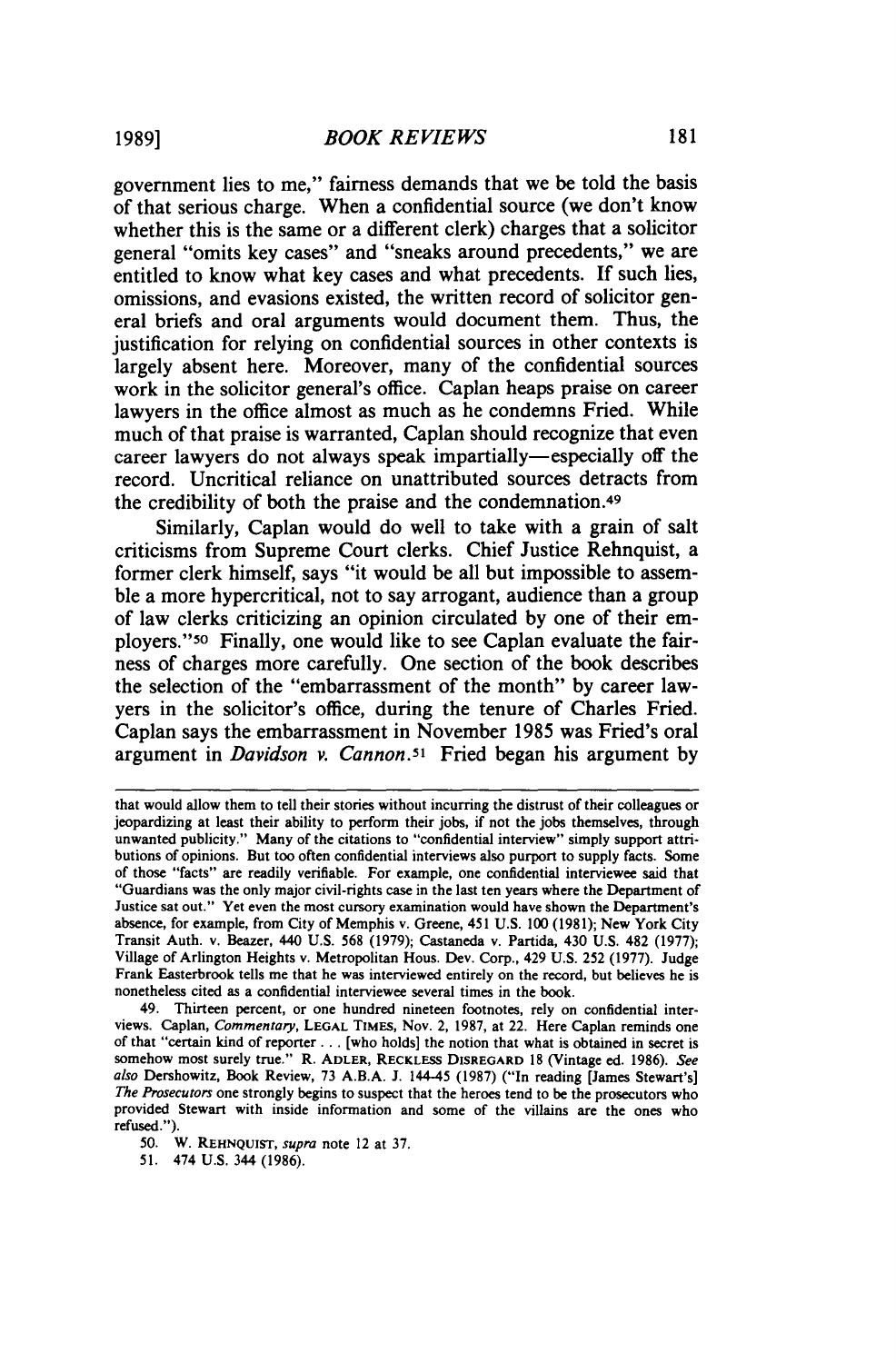referring to Holmes's famous distinction between "being stumbled over and being kicked." Holmes had said even a dog knows the difference. *Davidson* involved a prisoner. Caplan says the comment was "jarring and crude," and sounded insensitive, although Fried won the case. But if the Court had considered the reference to the Holmes passage inappropriate it surely would not have cited that very passage in its opinion in a companion case: "More important, the difference between one end of the spectrum-negligence-and the other-intent-is abundantly clear. 0. HOLMES, THE CoM-MON LAW 3 (1923)."52

Caplan criticizes Fried for his filing in *Thornburgh v. American College of Obstetricians and Gynecologists.s3* The filing, which urged that *Roe v. Wade* be overruled, may have been unwise, because it advanced no new arguments and was unlikely to convert any Justices. The filing also reflects failure to weigh the impact of overruling *Roe v. Wade,* either in terms of stare decisis or in terms of the values served by making abortion available. However, Caplan presents a distorted and unfair picture of the brief. To begin with, his chapter on *The Abortion Brief* never mentions that *Thornburgh* was decided by a five-to-four margin; Caplan waits until page two hundred forty-eight to disclose that fact. Two Justices, White and Rehnquist, predictably agreed with Fried's argument. Caplan also accuses Fried of "a bold misrepresentation of the facts and law." Part of the so-called misrepresentation was Fried's argument that the "courts of appeal betrayed unabashed hostility to state regulation of abortion .... " Caplan's refutation of the argument represents that "the Court of Appeals had struck down parts of only six of twenty sections in a twenty-four page statute  $\dots$ ." He concludes: "Fried's brief did not say so, but most of the statute's provisions were left intact. They were as significant to the law as were the sections struck down." This is balderdash. Even assuming that such quantification has any meaning whatsoever, Caplan is simply wrong to imply that the court of appeals rejected challenges to fourteen sections of the statute. The court noted that it was not at liberty to invalidate the entire act based on "a pervasive invalid intent." Instead it examined *seriatim* only ten sections of the act which plaintiffs claimed were independently unconstitutional. The court upheld four of those sections.54 Caplan never acknowledges that Justice White's dissent levels much the same charge against the

<sup>52.</sup> Daniels v. Williams, 474 U.S. 327, 335 (1986).

<sup>53. 476</sup> U.S. 747 (1986).

<sup>54.</sup> American College of Obstetricians v. Thornburgh, 737 F.2d 283 (3d Cir. 1984).